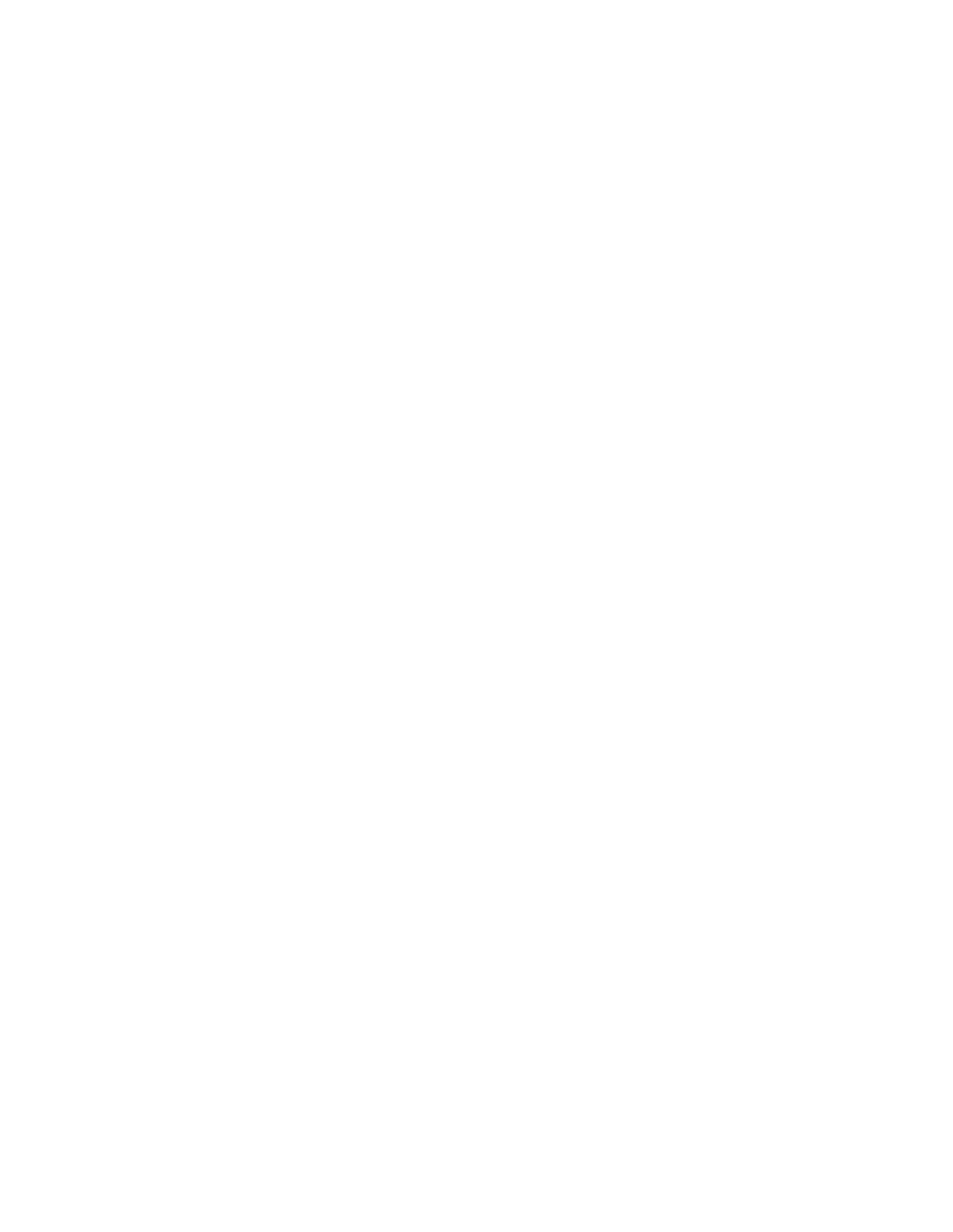# PROVINCE OF QUEBEC VILLAGE OF SENNEVILLE

BY-LAW Nº 449

SUBDIVISION BY-LAW

NOTICE OF MOTION: MAY 26, 2014 ADOPTION: JULY 21, 2014 COMING INTO FORCE: NOVEMBER 10, 2014

| <b>By-law modifications</b> |                          |  |  |
|-----------------------------|--------------------------|--|--|
| By-law number               | <b>Coming into force</b> |  |  |
| 449-1                       | JULY 2, 2015             |  |  |
| 449-2                       | <b>JANUARY 26, 2017</b>  |  |  |
| 449-3                       | <b>NOVEMBER 26, 2020</b> |  |  |
|                             |                          |  |  |
|                             |                          |  |  |
|                             |                          |  |  |
|                             |                          |  |  |
|                             |                          |  |  |
|                             |                          |  |  |
|                             |                          |  |  |

**THE MUNICIPAL COUNCIL DECREES THE FOLLOWING**: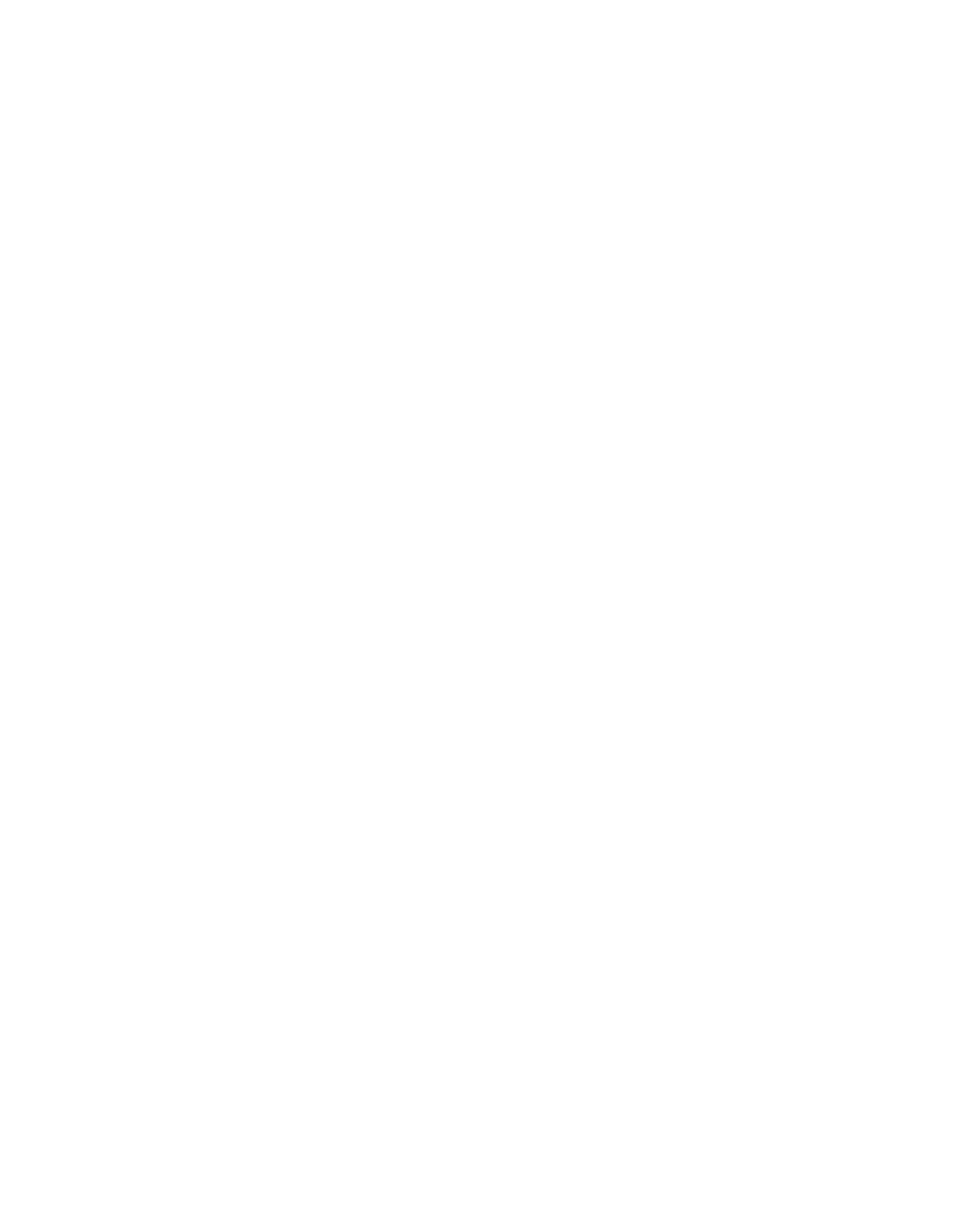

# **S U B D I V I S I O N B Y-L A W N <sup>O</sup> 4 4 9**

**TABLE OF CONTENTS**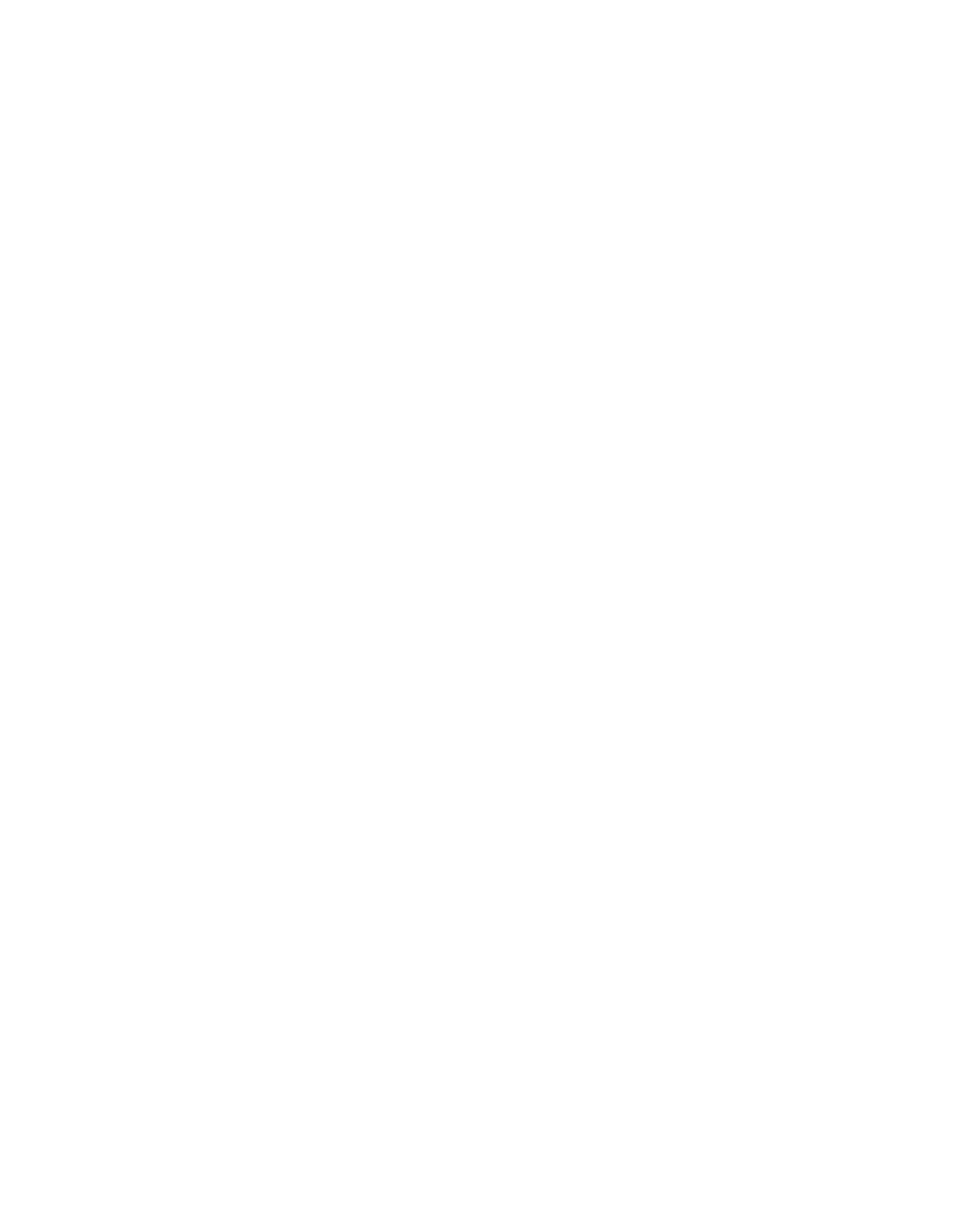**TABLE OF CONTENTS** 

# TABLE OF CONTENTS

| Division 1.1                              |                                                                                     |  |
|-------------------------------------------|-------------------------------------------------------------------------------------|--|
| 1.1.1<br>1.1.2<br>1.1.3<br>1.1.4<br>1.1.5 |                                                                                     |  |
| Division 1.2                              |                                                                                     |  |
| 1.2.1<br>1.2.2<br>1.2.3                   |                                                                                     |  |
| Division 1.3                              |                                                                                     |  |
| 1.3.1<br>1.3.2<br>1.3.3                   |                                                                                     |  |
|                                           |                                                                                     |  |
| Division 2.1                              |                                                                                     |  |
| 2.1.1<br>2.1.2<br>2.1.3<br>2.1.4          |                                                                                     |  |
| Division 2.2                              | Provisions Relating to the Contribution for Parks, Playgrounds or Natural Space  10 |  |
| 2.2.1<br>2.2.2<br>2.2.3<br>2.2.3<br>2.2.4 |                                                                                     |  |
|                                           |                                                                                     |  |
| Division 3.1                              |                                                                                     |  |
| 3.1.1<br>3.1.2<br>3.1.3<br>3.1.4          |                                                                                     |  |
| Division 3.2                              |                                                                                     |  |
| 3.2.1<br>3.2.2                            | Specific provisions for lots located on the exterior of a street bend 18            |  |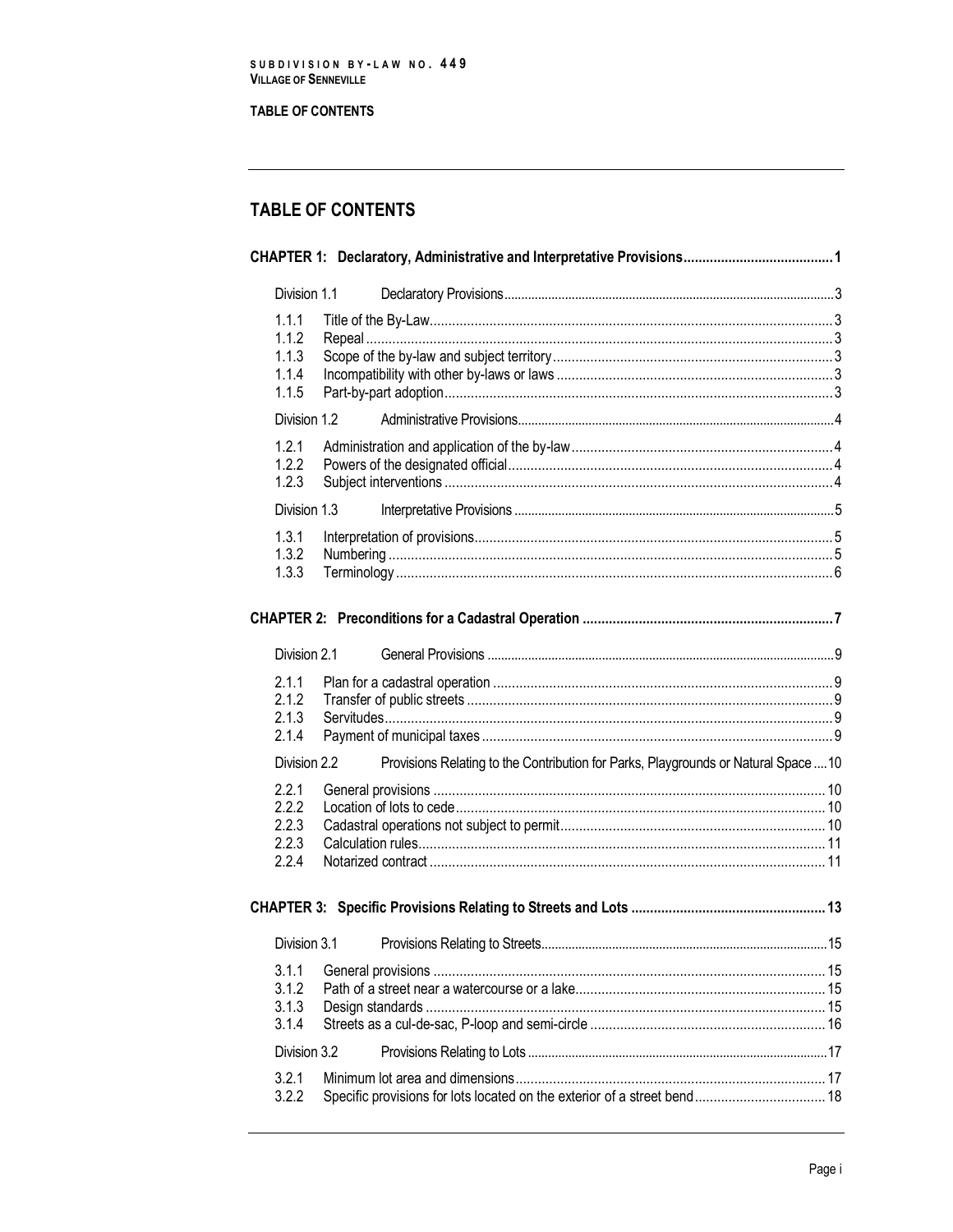# **TABLE OF CONTENTS**

| 3.2.3<br>3.2.4<br>3.2.5<br>3.2.6 |                                                                                  |  |
|----------------------------------|----------------------------------------------------------------------------------|--|
|                                  |                                                                                  |  |
| Division 4.1                     |                                                                                  |  |
| 4.1.2                            | Modification or extension of a non-conforming lot protected by acquired rights25 |  |
| Division 4.2                     |                                                                                  |  |
| 4.2.1<br>4.2.2<br>4.2.3          |                                                                                  |  |
|                                  |                                                                                  |  |
| Division 5.1                     |                                                                                  |  |
| 5.1.1<br>5.1.2                   |                                                                                  |  |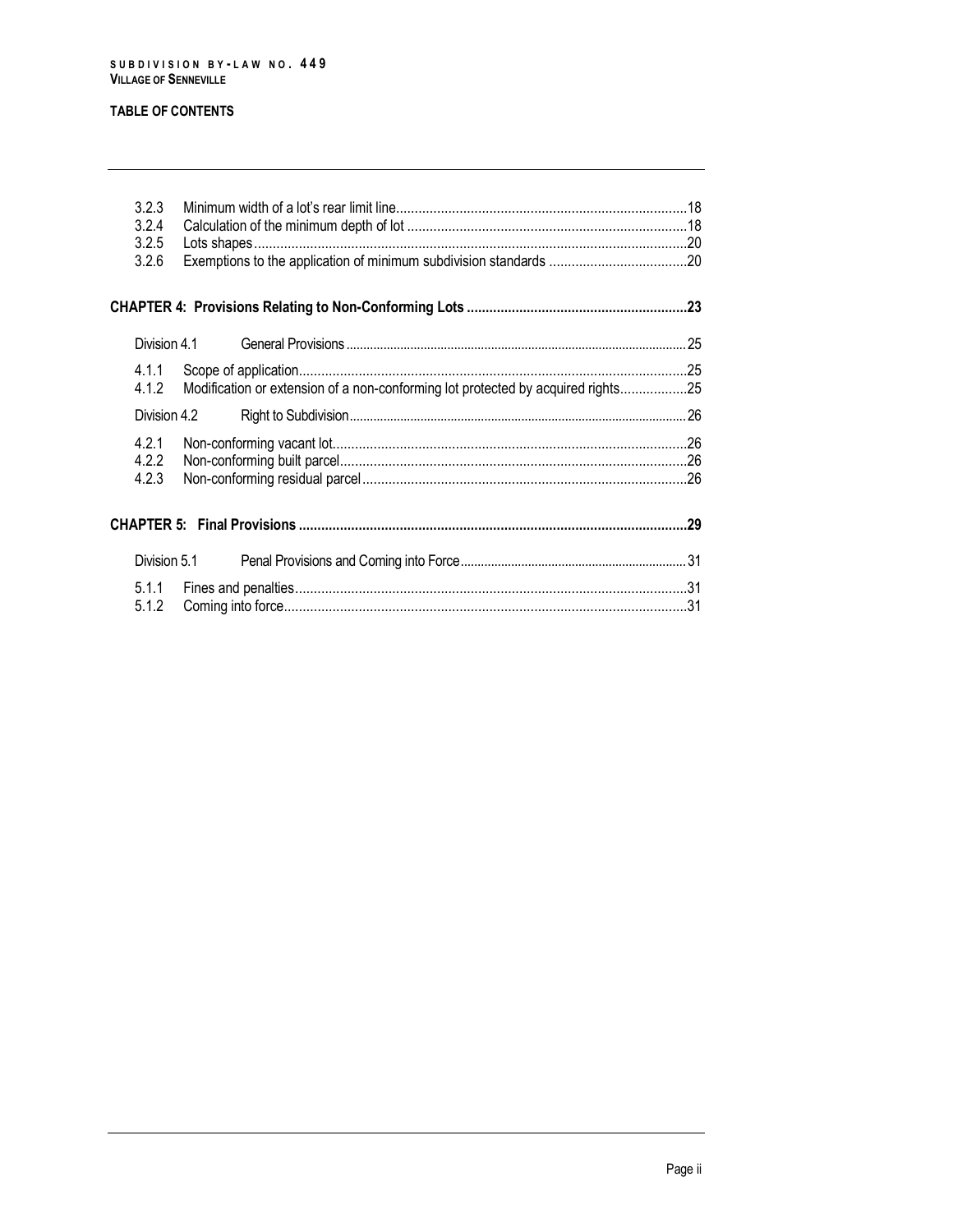

# **S U B D I V I S I O N B Y - L A W N <sup>O</sup> 4 4 9**

# <span id="page-8-0"></span>**CHAPTER 1:**

**Declaratory, Administrative and Interpretative Provisions**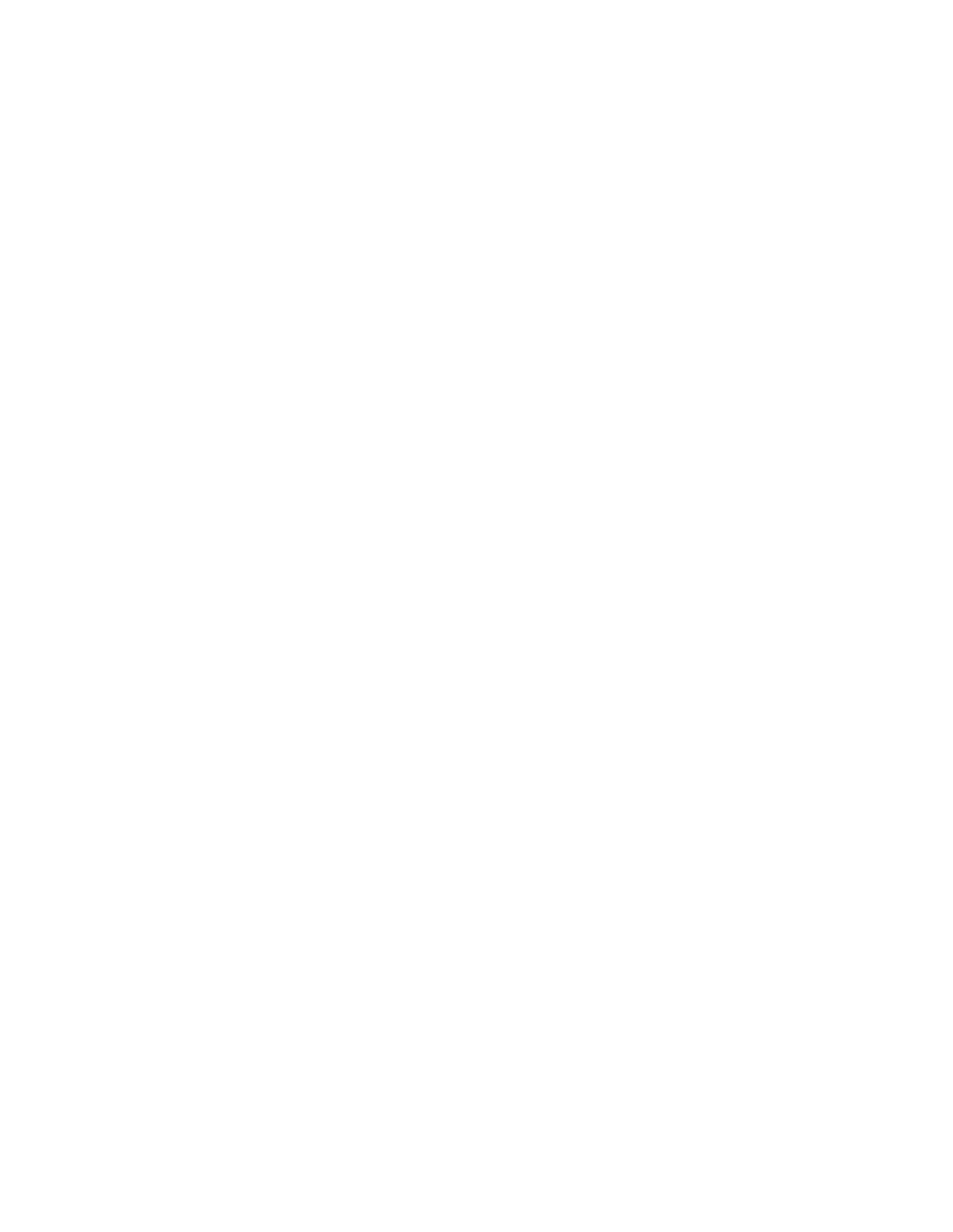**Chapter 1: Declaratory, Administrative and Interpretative Provisions**

# <span id="page-10-0"></span>**Division 1.1 Declaratory Provisions**

# <span id="page-10-1"></span>**1.1.1 Title of the By-Law**

<span id="page-10-2"></span>This by-law bears the title *« Subdivision By-Law »* and carries the number 449.

# **1.1.2 Repeal**

The present by-law repeals By-Law number 309, entitled *« Subdivision By-Law »* and By-Law number 308, entitled « *Zoning By-Law* »*,* and all its amendments, as well as any other incompatible provision in another by-law in force.

This repeal does not affect legally-issued permits issued under the authority of the replaced by-law nor the rights acquired from before the coming into force of the present by-law.

# <span id="page-10-3"></span>**1.1.3 Scope of the by-law and subject territory**

The present by-law, of which the provisions are imposed on all persons, is applied to the entire territory of the Village of Senneville.

### <span id="page-10-4"></span>**1.1.4 Incompatibility with other by-laws or laws**

Conforming to the present by-law does not exempt from the obligation to comply with the laws of the provincial or federal government as well as any other applicable municipal by-law.

# <span id="page-10-5"></span>**1.1.5 Part-by-part adoption**

The municipal Council of Village of Senneville hereby declares that it is adopting the present by-law, chapter by chapter, division by division, section by section, paragraph by paragraph, sub-paragraph by sub-paragraph, so that if a part of the present by-law were to be declared null and void by a tribunal, such a decision would have no effect on the other parts of the by-law, except in cases where the significance and scope of the by-law or of one of its provisions should be altered or modified as a result.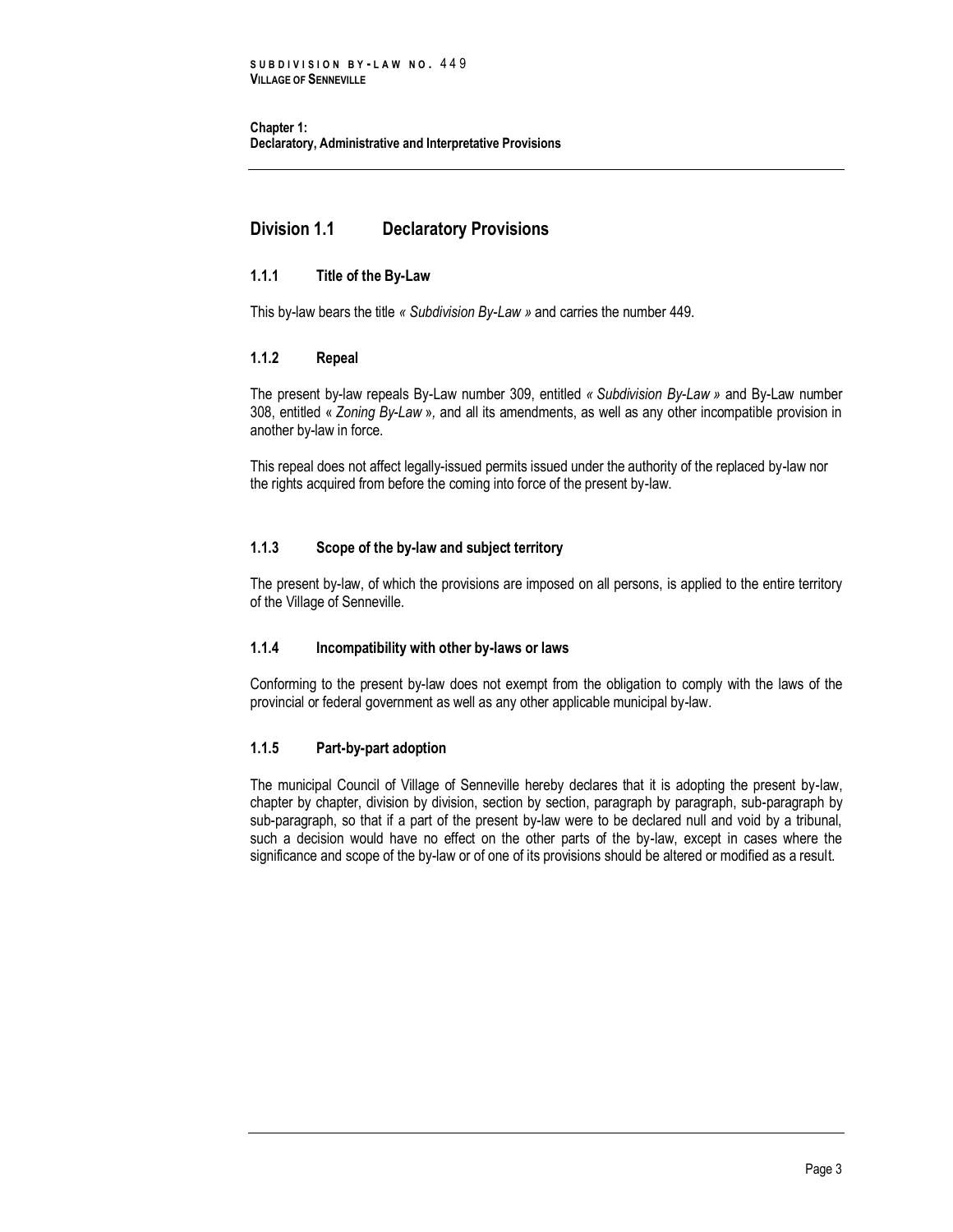# <span id="page-11-0"></span>**Division 1.2 Administrative Provisions**

### <span id="page-11-1"></span>**1.2.1 Administration and application of the by-law**

The administration and application of the present by-law are entrusted to any person nominated as a « designated official », by a resolution of the Municipal Council.

# <span id="page-11-2"></span>**1.2.2 Powers of the designated official**

<span id="page-11-3"></span>The powers of the designated official are stated in the *Permits and Certificates By-Law.*

# **1.2.3 Subject interventions**

All cadastral operations must be compliant with provisions of the present by-law and subject to a subdivision permit. However, certain exemptions are provided for in the present by-law.

The terms and conditions for the issuance of subdivision permits are defined in the *Permits and Certificates By-Law*.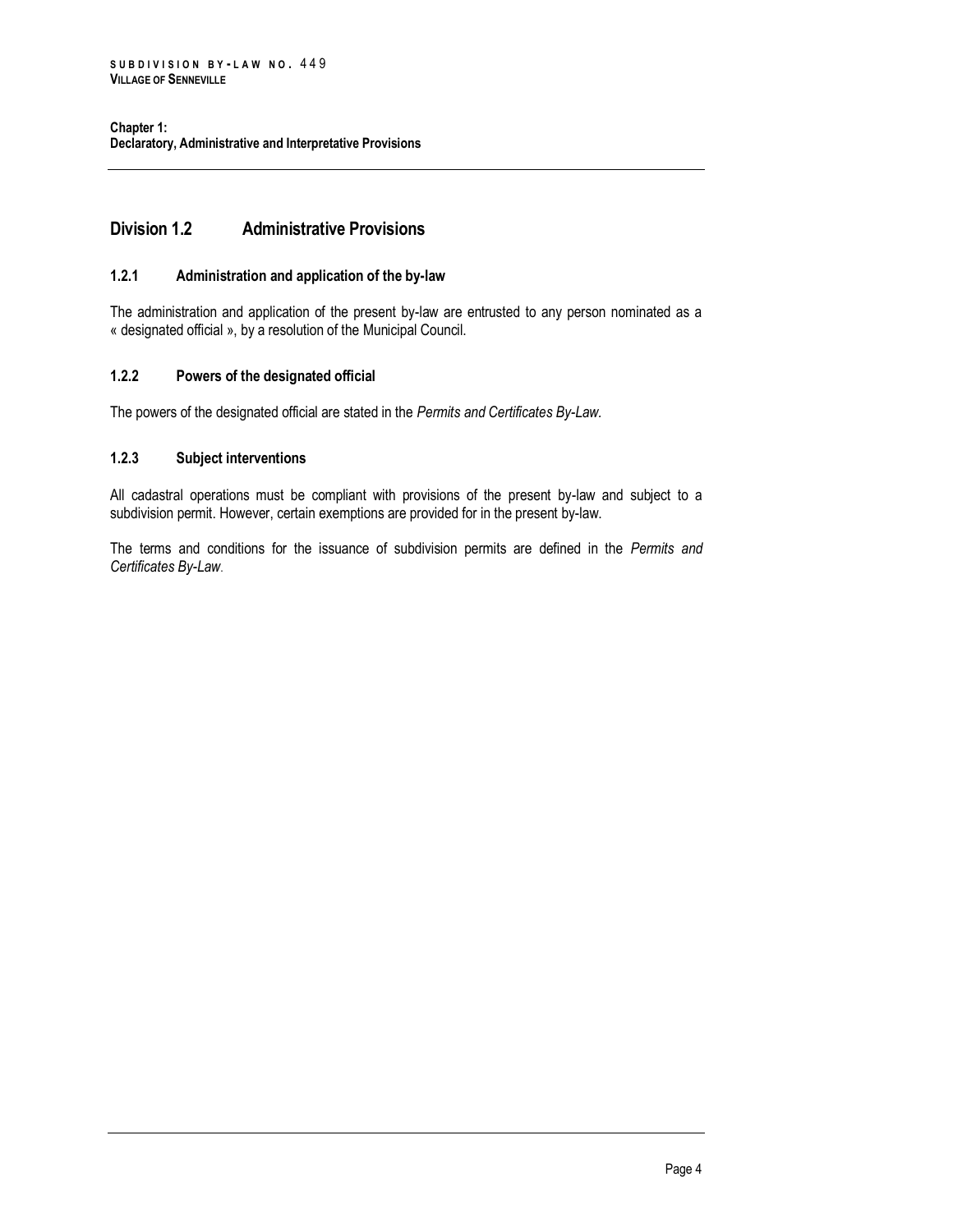**Chapter 1: Declaratory, Administrative and Interpretative Provisions**

# <span id="page-12-0"></span>**Division 1.3 Interpretative Provisions**

# <span id="page-12-1"></span>**1.3.1 Interpretation of provisions**

When 2 standards or provisions of the present by-law apply to a use, building, lot or any other object governed by the present by-law, the following rule applies:

- 1. A specific standard or provision prevails over a general provision;
- 2. The most restrictive provision prevails;

Unless the context specifies otherwise, it is understood that:

- 3. The use of the words « MUST » and « SHALL » implies an absolute obligation;
- 4. The use of the verb « CAN » implies a non-obligatory option, except in the expression « CANNOT » which means « MUST NOT »;
- 5. The word « WHOMEVER » includes individuals and corporations.

The table of contents and the chapter titles, the divisions and the sections of the present by-law are provided to improve the text's readability. In the case of contradiction between the text and the concerned title(s) or the table of contents, the text prevails.

Plans, appendices, tables, graphics, and symbols and all forms of expression aside from the text, contained in the present by-law, are an integral part of the by-law for all legal purposes. In case of contradiction between a table, a graphic and the text, the data in the table or in the graphic prevails.

In case of contradiction between the schedule of uses and standards, which is integral to the *Zoning bylaw*, and the text of the present by-law in terms of minimum lot area and dimensions, the most restrictive provision applies.

The dimensions, areas and other measures stated in the by-law are expressed in the International System of units.

# <span id="page-12-2"></span>**1.3.2 Numbering**

The numbering method used in this by-law is the following (when the section's text does not contain numbering related to a paragraph or sub-paragraph, it is referred to as an indented line):

- 1. Chapter
- 1.1 Division
- 1.1.1 Section
	- Indented line
		- 1. Paragraph
			- a) Sub-paragraph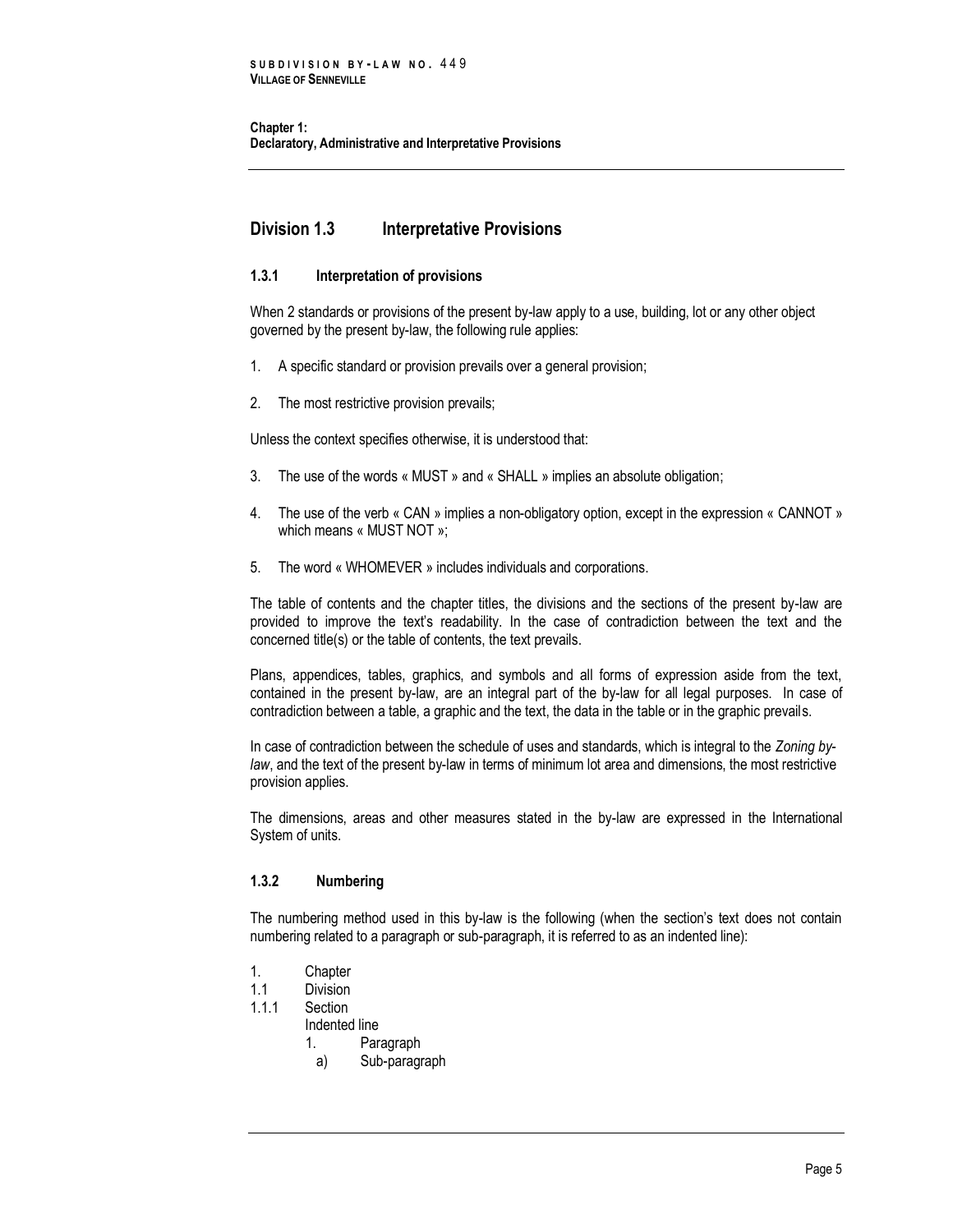#### **Chapter 1: Declaratory, Administrative and Interpretative Provisions**

# <span id="page-13-0"></span>**1.3.3 Terminology**

Unless otherwise explicitly indicated or unless the context indicates otherwise, the expressions, terms and words have the meaning and application attributed to them in the *Permit and Certificate By-Law.*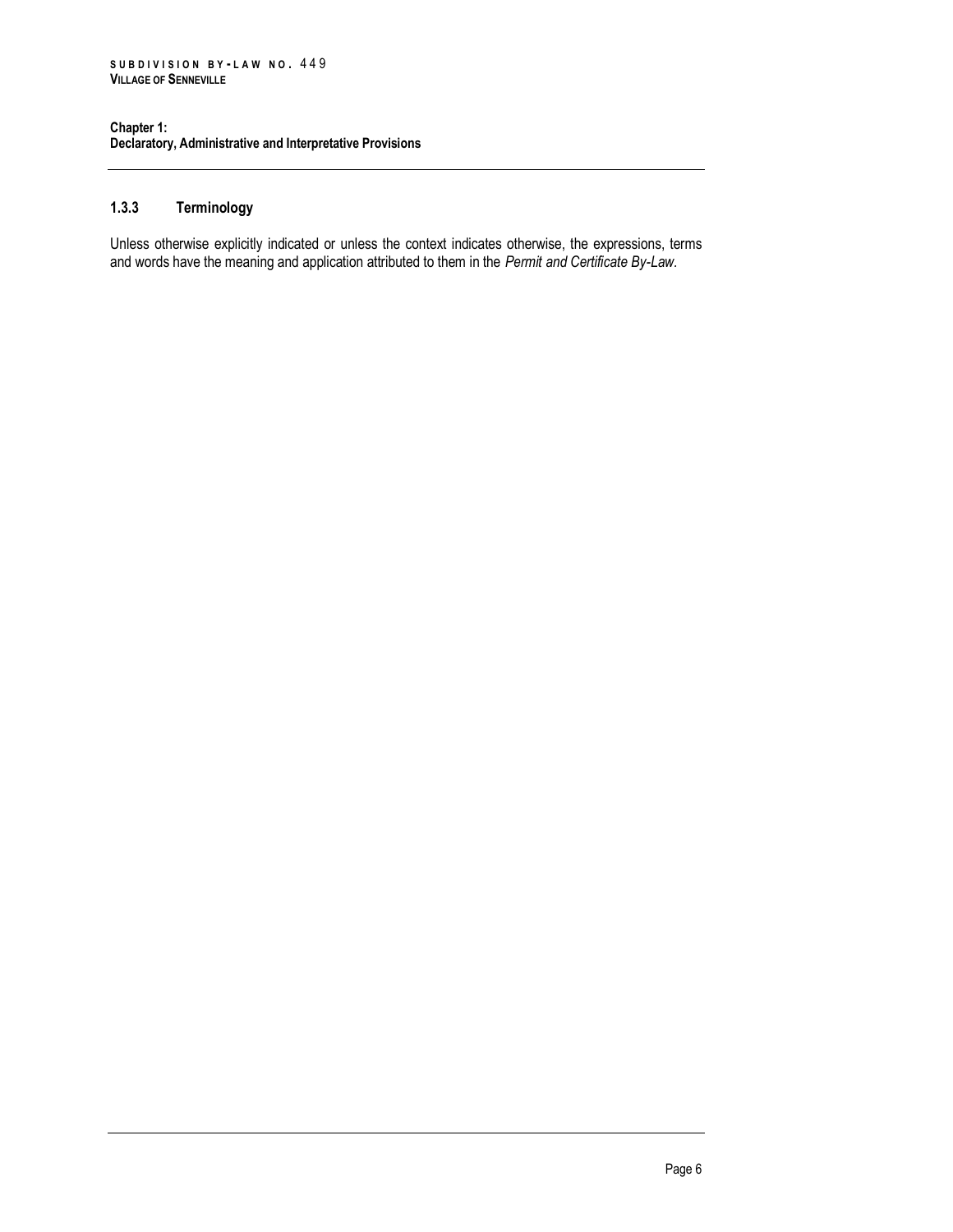

# **S U B D I V I S I O N B Y - L A W N <sup>O</sup> 4 4 9**

# <span id="page-14-0"></span>**CHAPTER 2:**

**Preconditions for a Cadastral Operation**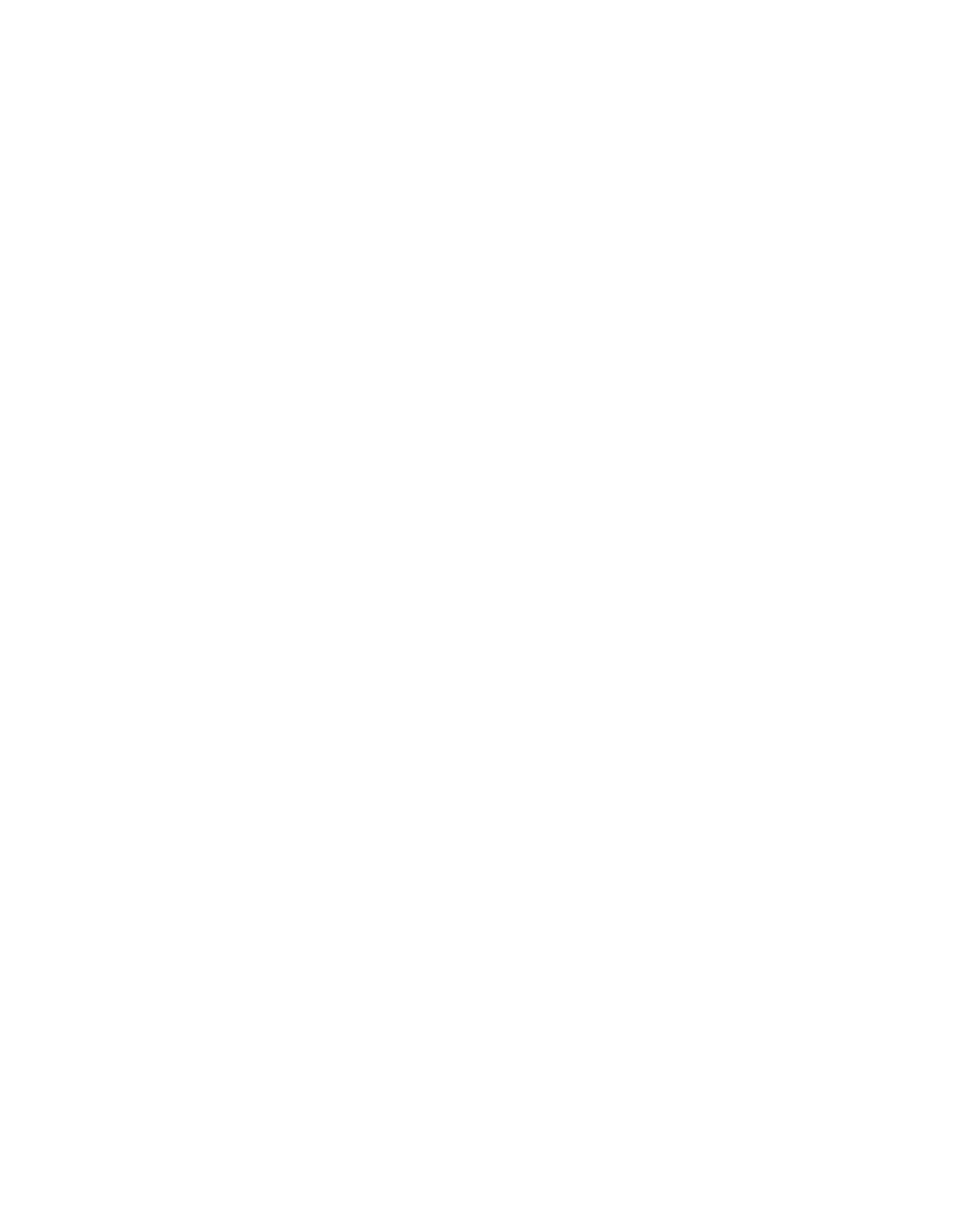**Chapter 2: Preconditions for a Cadastral Operation** 

# <span id="page-16-0"></span>**Division 2.1 General Provisions**

# <span id="page-16-1"></span>**2.1.1 Plan for a cadastral operation**

Any plan for a cadastral operation must meet the conditions prescribed in the present by-law and those prescribed in the *Permits and Certificates By-Law* relating to a request for a subdivision permit.

# <span id="page-16-2"></span>**2.1.2 Transfer of public streets**

No cadastral operation involving the creation of new public streets shall be approved until the Village has obtained from the owner(s) of the lot(s) to make up the right-of-way of the concerned street(s), a commitment to cede these streets free of charge to the Village at the moment the Village requests this transfer in conformity with the *By-Law Concerning Agreements in regard to Municipal Works*. The street(s) must be free of any real property right. Furthermore, the Village is not obliged to accept the transfer of the proposed street(s), if it does not deem the transfer appropriate.

# **2.1.3 Servitudes**

The owner of the lot must, as a precondition for the approval of a cadastral operation plan, commit to granting any servitude required for the passage of installations for energy transport and transmission of communications, for the layout of pathways or for any other public service infrastructures (aerial or underground).

<span id="page-16-3"></span>Existing or required servitudes must be shown on the cadastral operation plan.

### **2.1.4 Payment of municipal taxes**

The owner of the lot must, as a precondition to the approval of a cadastral operation plan, pay outstanding municipal taxes that are due and unpaid for the immovables included in the plan.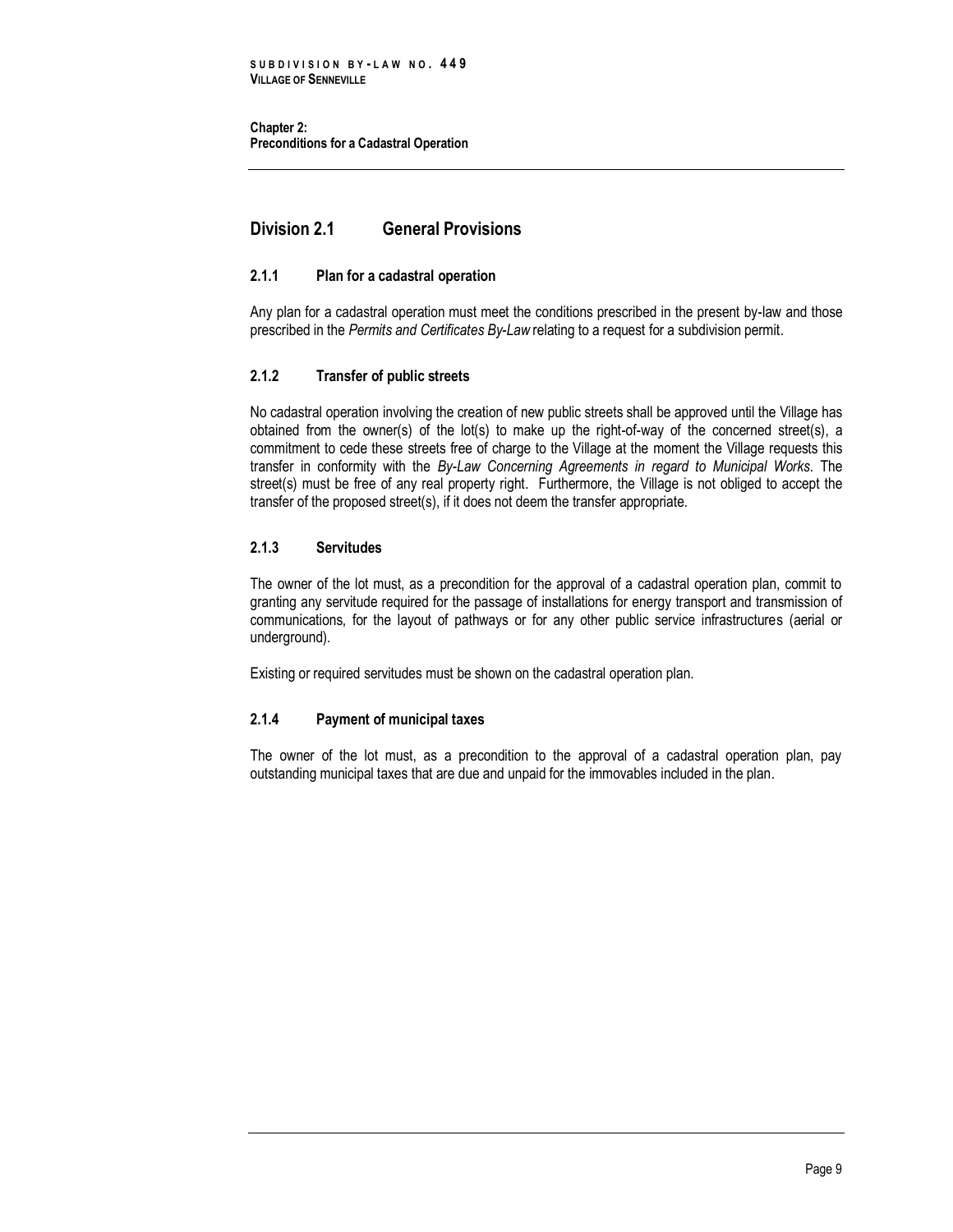# <span id="page-17-0"></span>**Division 2.2 Provisions Relating to the Contribution for Parks, Playgrounds or Natural Spaces**

# <span id="page-17-1"></span>**2.2.1 General provisions**

A cadastral operation cannot be approved, unless the owner, at the municipal council's sole discretion:

- 1. Transfers to the Village, at no charge, a lot representing 10 % of the total area of the lots included in the plan relating to the cadastral operation and that is situated in a location that, in the opinion of Council, is appropriate for the establishment or the extension of a park, a playground, or the preservation of a natural space;
- 2. Pays to the Village a sum of money representing 10 % of the municipal evaluation of lots included in the cadastral operation plan;
- 3. Transfers to the Village, at no charge, a lot included in the cadastral operation plan and in a location that, in the opinion of Council, is appropriate for the establishment or the extension of a park, a playground, or the preservation of a natural space and pays to the Village a sum of money representing a portion of the total value of all lots included in the cadastral operation plan. The municipal evaluation of the lot ceded at no charge and the amount paid must represent 10 % of the total value of all lots included in the cadastral operation plan.

# <span id="page-17-2"></span>**2.2.2 Location of lots to transfer**

A lot transfered by the owner at no charge in compliance with section 2.2.1 can be a lot that is not included in the cadastral operation plan, if there is an agreement between the owner of all lots included in the cadastral operation plan and the Village.

<span id="page-17-3"></span>The lot in the agreement must be part of the territory of the Village of Senneville.

### **2.2.3 Cadastral operations not subject to permits**

Upon request of a subdivision permit, the following cadastral operations are not subject to provisions of the present division relating to the contribution for parks, playgrounds or natural spaces:

- 1. Cadastral operation serving a cancellation, correction or replacement of a lot number, without increasing the number of lots;
- 2. Cadastral identification in the official cadastre of an immovable, built or not, already parceled and having a physical description;
- 3. Cancellation of a subdivision following the cadastral renovation;
- 4. Vertical cadastre required and carried out upon the constitution or conversion of an immovable in divided co-ownership;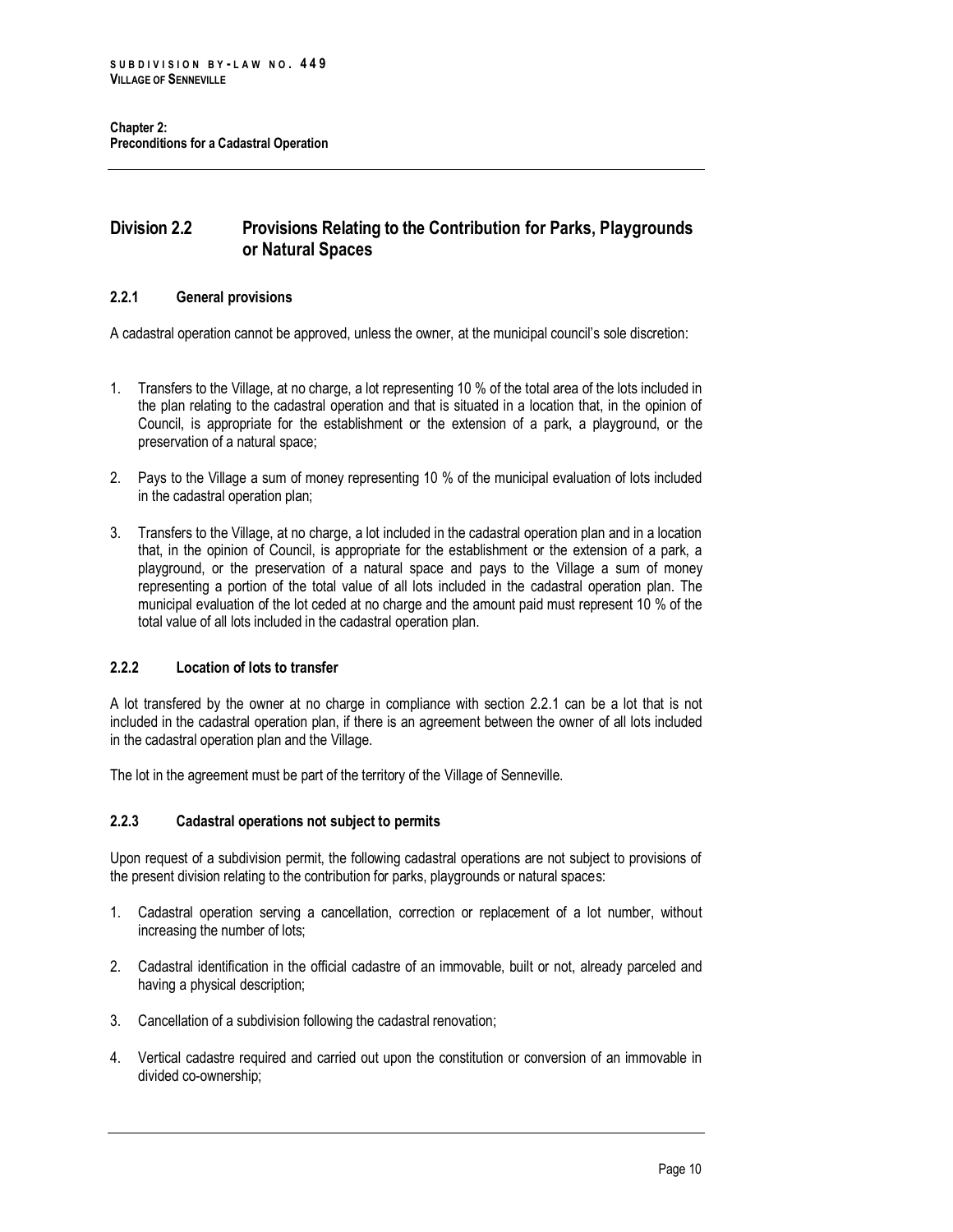#### **Chapter 2: Preconditions for a Cadastral Operation**

- 5. New cadastral identification of an existing location following a modification of its limits without creating a new constructible lot, namely a lot having the minimum area and dimensions prescribed in the *Zoning By-Law* or in the present by-law and where a structure may be erected;
- 6. A lot set to become a roadway or street;
- 7. Cadastral operation required in the context of an expropriation;

\_\_\_\_\_\_\_\_\_\_\_\_\_\_\_\_\_\_\_\_\_\_\_\_\_\_\_\_\_\_\_\_\_\_\_\_\_\_\_\_\_\_\_\_\_\_\_\_\_\_\_\_

- 8. A cadastral operation involving lots intended to be used as parks, playgrounds or natural spaces to which the general public will have access for recreational purposes;
- 9. The cadastral identification by a legal person of public law of parcels of lots intended solely for public use and to which the general public will have access.

Modified by Bylaw no. 449-1 in force on July 2, 2015.

# <span id="page-18-0"></span>**2.2.4 Calculation rules**

In terms of the present by-law, the total value of the set of lots included in the cadastral operation plan is considered at the date of reception by the Village of the cadastral operation plan deemed compliant with the urban planning by-laws.

The value must be established, at the owner's expense, by an accredited appraiser mandated by the Village, according to the concepts applicable in reference to expropriation.

The rules of calculation must take into account, to the credit of the owner, all transfer or payment made at the time of a previous cadastral operation concerning the whole or a part of lots included in the cadastral operation plan, in the case of a phased project or not.

Municipal Council can decide to modify the mode of contribution in subsequent phases of the project or upon a new applicable cadastral operation on the concerned property.

# <span id="page-18-1"></span>**2.2.5 Notarized contract**

Fees for the notarized contract of transfer for parks, playgrounds or natural spaces are at the expense of the transferor, including, if required, the technical description.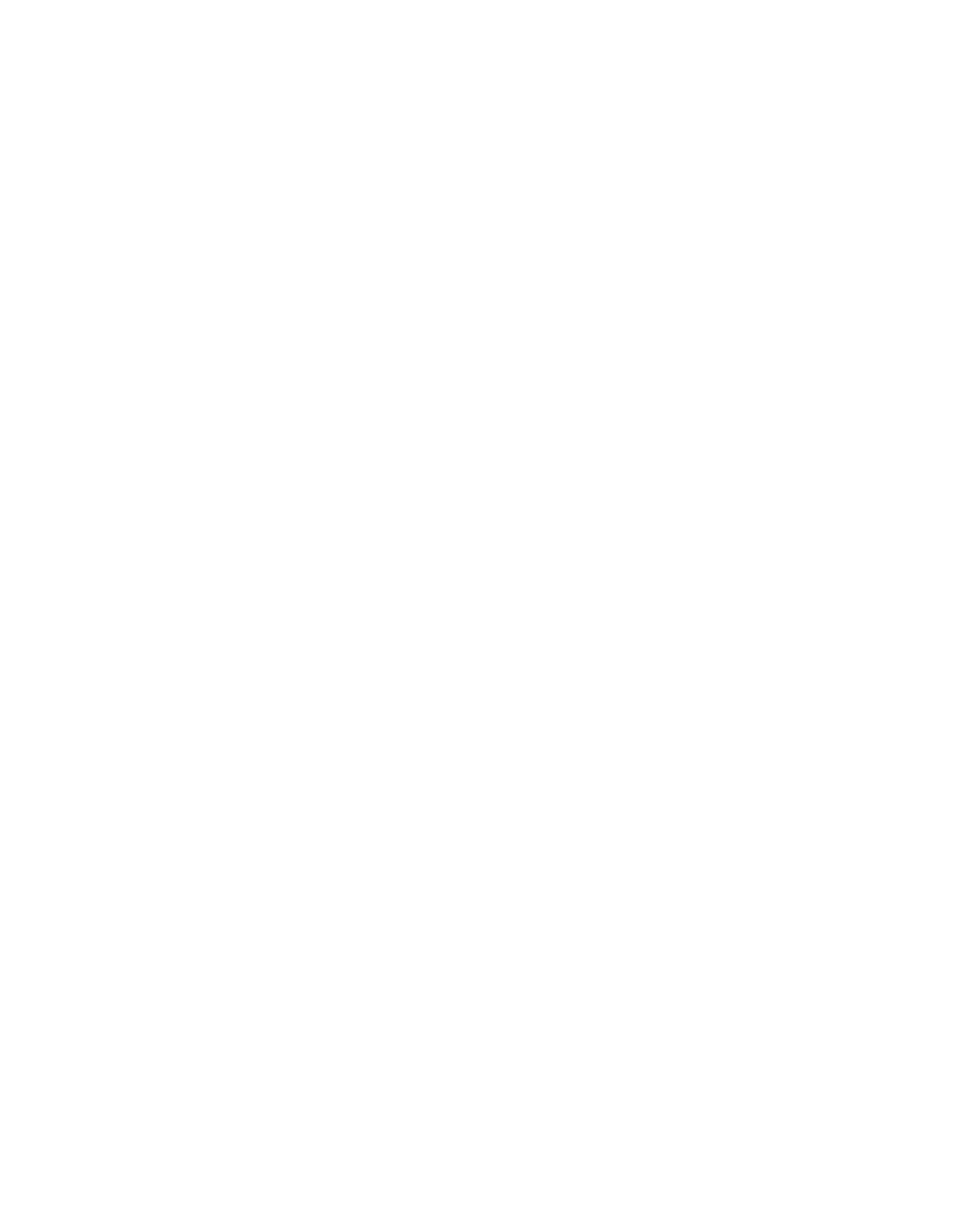

# **S U B D I V I S I O N B Y-L A W N <sup>O</sup> 4 4 9**

<span id="page-20-0"></span>**CHAPTER 3:**

**Specific Provisions Relating to Streets and Lots**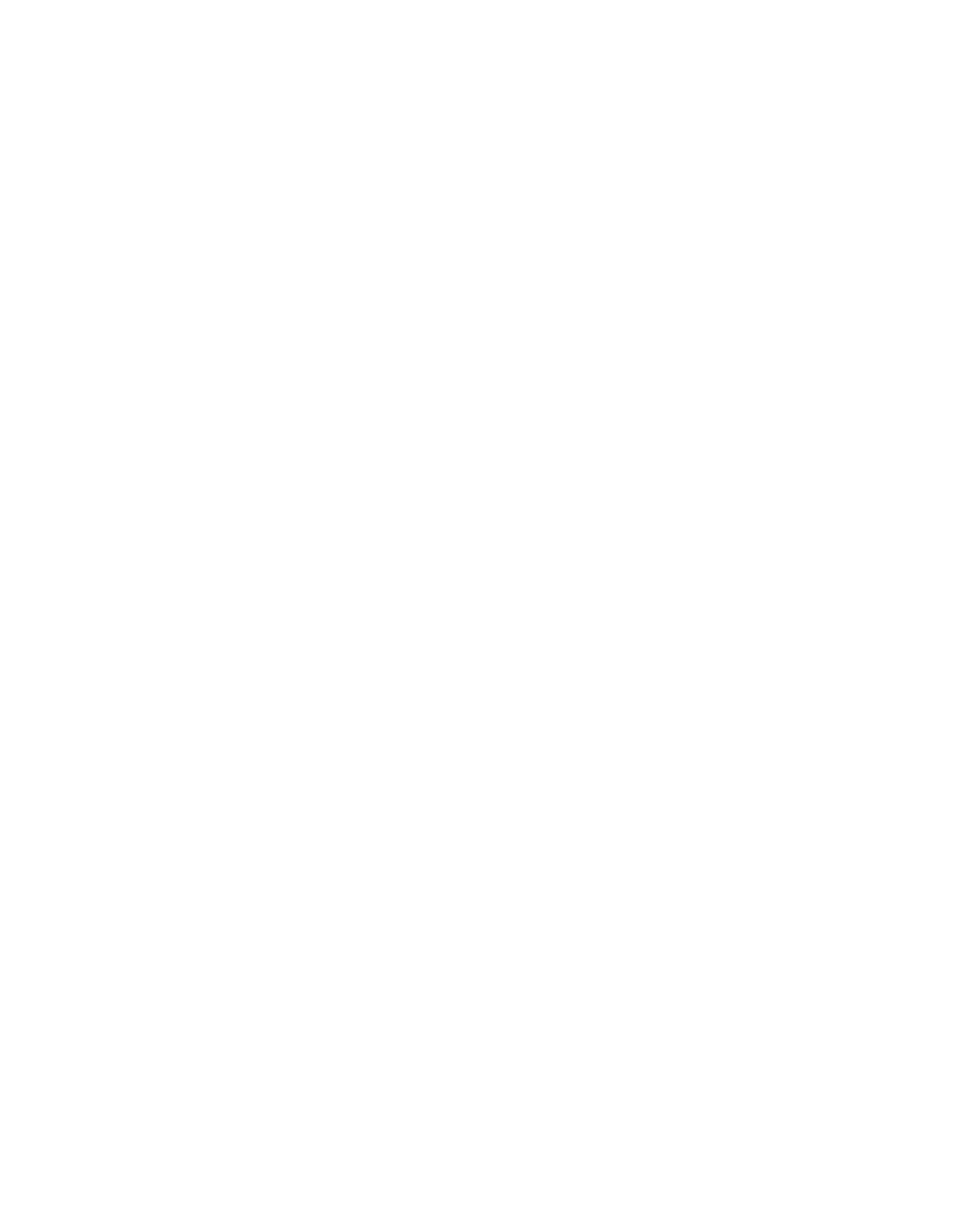**Chapter 3: Specific Provisions Relating to Streets and Lots** 

# <span id="page-22-0"></span>**Division 3.1 Provisions Relating to Streets**

### <span id="page-22-1"></span>**3.1.1 General provisions**

The present division applies to public streets.

<span id="page-22-2"></span>Private streets are prohibited on the entire territory of the Village of Senneville.

#### **3.1.2 Path of a street near a watercourse or a lake**

Within a riparian corridor, the minimum distance between a roadway and a watercourse or a lake is sixty (60) meters, calculated from the high water mark for a sector that is not serviced ( no aqueduct nor sewer) or partially serviced (aqueduct or sewer). In a serviced sector (both aqueduct and sewer), this distance is set at forty-five (45) meters.

The distance set in the preceding paragraph may be reduced to twenty (20) meters if the area between the roadway and the watercourse or the lake is zoned for the purposes of a public park.

The distance set in the first paragraph may be reduced to fifteen (15) meters if such roadway constitutes the end of a network and only if the area between the roadway and the watercourse or the lake is not subject to construction.

In the case of a roadway that is perpendicular to watercourse or a lake, without being crossed, the distance set in the first paragraph may be reduced to fifteen (15) meters.

The provisions of the present section do not apply to a street leading to a boat launch, a bridge or a structure allowing the crossing of a watercourse.

Modified by Bylaw no. 449-1 in force on July 2, 2015.

\_\_\_\_\_\_\_\_\_\_\_\_\_\_\_\_\_\_\_\_\_\_\_\_\_\_\_\_\_\_\_\_\_\_\_\_\_\_\_\_\_\_\_\_\_\_\_\_\_\_\_\_

### <span id="page-22-3"></span>**3.1.3 Design standards**

The following design standards apply to streets:

- 1. The minimum width of the street right-of-way is set at 15 meters; Within the right-of-way, the minimum width of the vehicle tread surface is 6 meters;
- 2. The minimum longitudinal slope of a street is set at 0.5%. The maximum longitudinal slope of a street is set at 8%;
- 3. The intersection angle between two streets must be within an angle of 75° and 105°. In all cases where the physical characteristics of intersections allow, the intersections must be at a right angle  $(90^{\circ})$ ;
- 4. Two distinct streets both intersecting with the same street must be located at a minimum distance of 50 meters from one another;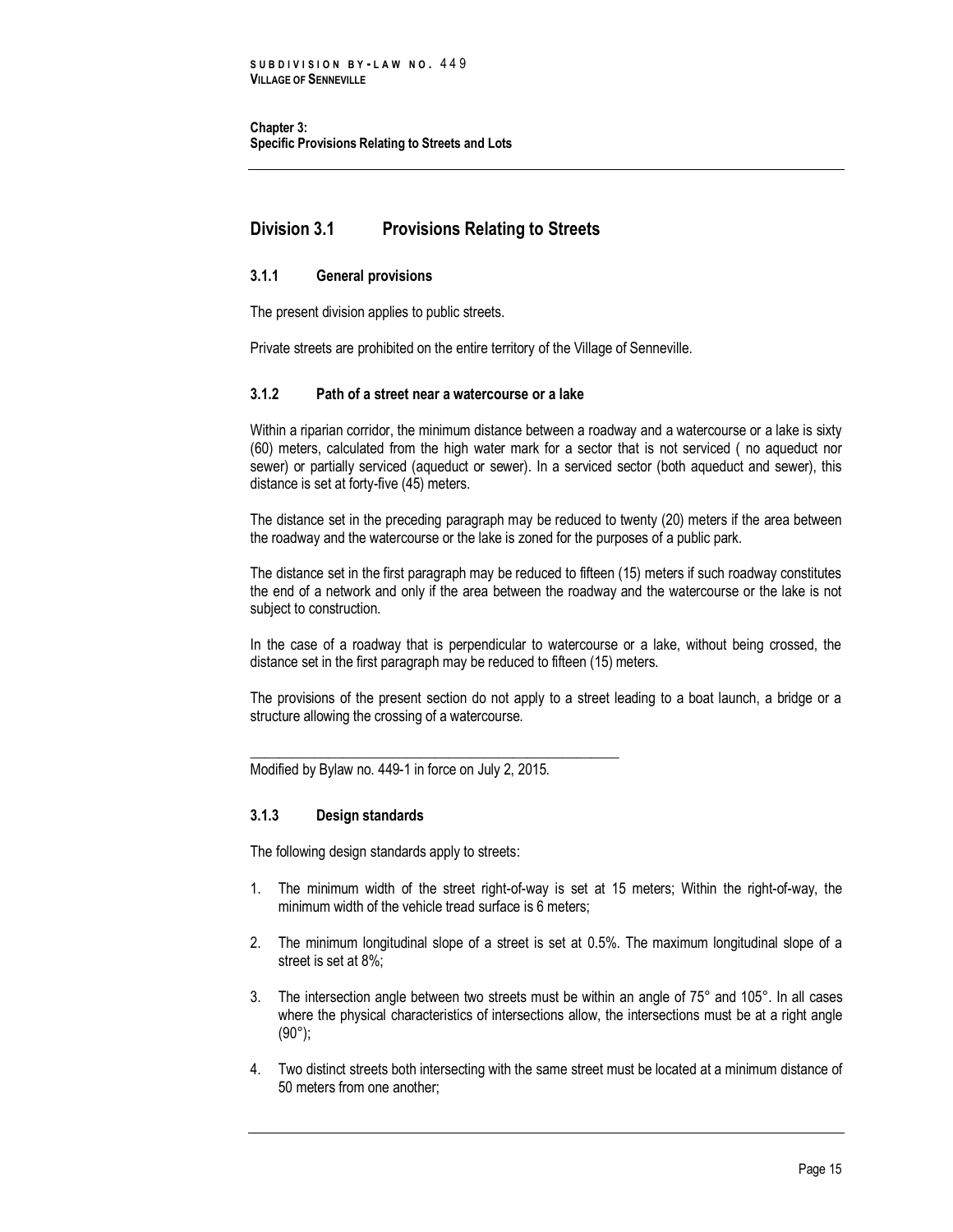5. The minimum radius of a connecting curve is set at 8 meters.

### <span id="page-23-0"></span>**3.1.4 Streets as a cul-de-sac, P-loop and in semi-circle**

The construction of a cul-de-sac street is authorized and the following provisions apply:

- 1. The minimum length of a street, before the beginning of the turning circle, is set at 30 meters;
- 2. A cul-de-sac must end with a turning circle with the right-of-way having a minimum diameter of 28 meters.

The construction of a P-loop street is authorized.

The construction of a semi-circle (crescent) is authorized. The distance between the 2 intersections is set at 50 meters. The central island (in a semi-circle shape) must serve as green space.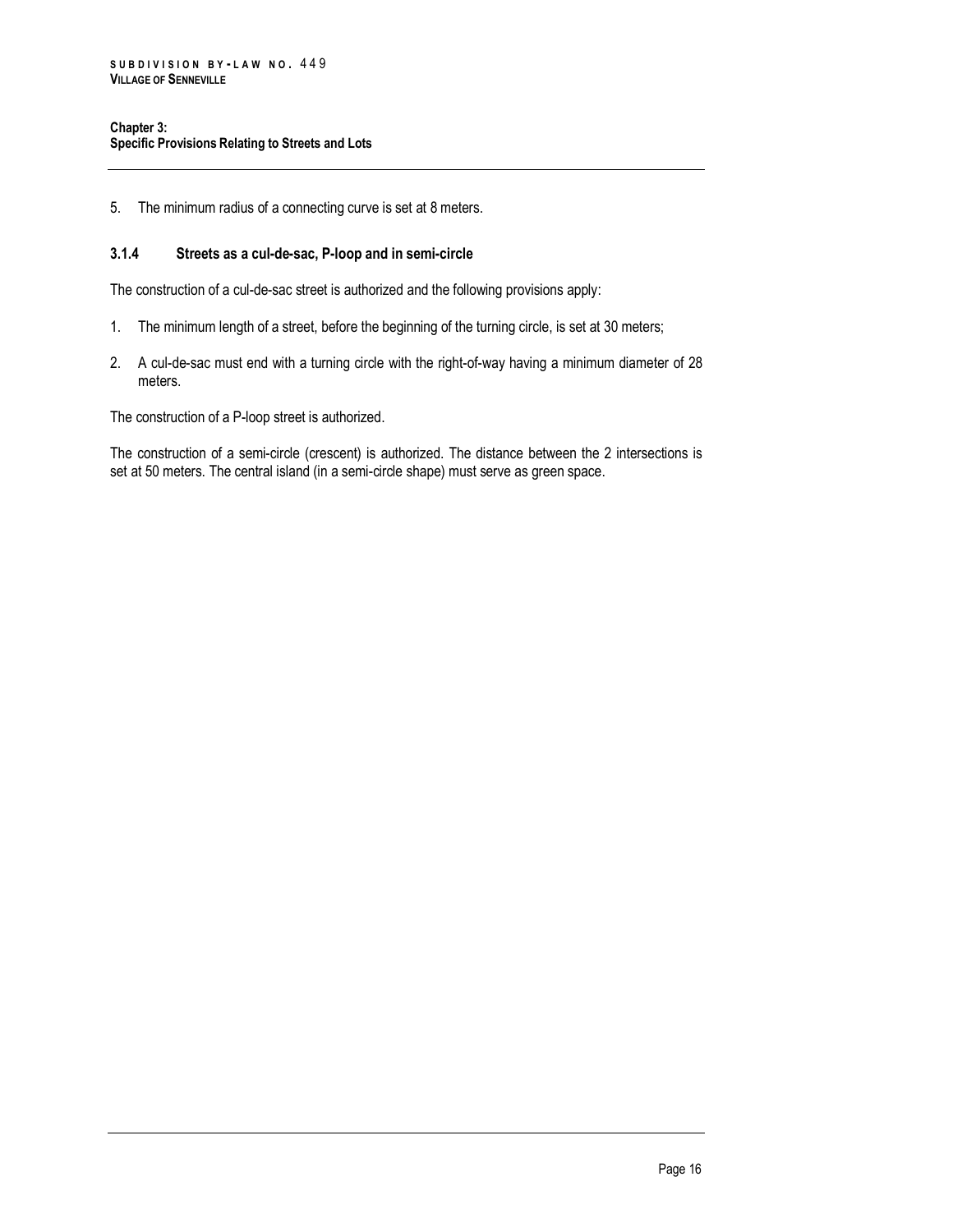**Chapter 3: Specific Provisions Relating to Streets and Lots** 

# <span id="page-24-0"></span>**Division 3.2 Provisions Relating to Lots**

# <span id="page-24-1"></span>**3.2.1 Minimum lot area and dimensions**

The minimum dimensions (façade length and depth) and the minimum area of lots are the following (in case of a contradiction between the standards of this table and those of the Schedule of Uses and Standards, the most restrictive standard prevails):

| Level of<br>service:                   | Lot situated<br>outside a riparian<br>corridor | Lot situated<br>within a riparian<br>corridor and adjacent<br>to a lake or<br>watercourse | Lot situated<br>within a riparian<br>corridor but not<br>adjacent to a lake or<br>watercourse |
|----------------------------------------|------------------------------------------------|-------------------------------------------------------------------------------------------|-----------------------------------------------------------------------------------------------|
| Serviced lot:                          |                                                |                                                                                           |                                                                                               |
| Matter and the community of the second | $D$ , $L$ , $L$ , $L$ , $L$ , $L$ , $L$        |                                                                                           |                                                                                               |

| Minimal area:  | Refer to the Schedule of                       | Refer to the Schedule of | Refer to the Schedule of                       |
|----------------|------------------------------------------------|--------------------------|------------------------------------------------|
|                | Uses and Standards                             | Uses and Standards       | Uses and Standards                             |
| Minimal width: | Refer to the Schedule of                       | Refer to the Schedule of | Refer to the Schedule of                       |
|                | Uses and Standards                             | Uses and Standards       | Uses and Standards                             |
| Minimal depth: | Refer to the Schedule of<br>Uses and Standards | 45 meters                | Refer to the Schedule of<br>Uses and Standards |

# **Partially serviced lot:**

| Minimal area:  | 2 000 mètres carrés                            | 2 000 square meters | 2 000 square meters                                   |
|----------------|------------------------------------------------|---------------------|-------------------------------------------------------|
| Minimal width: | 30 mètres                                      | 30 meters           | 30 meters                                             |
| Minimal depth: | Refer to the Schedule of<br>Uses and Standards | 60 meters           | Refer to the Schedule of<br><b>Uses and Standards</b> |

# **Non serviced lot :**

| Minimal area:  | 4 000 mètres carrés                            | 4 000 square meters | 4 000 square mètres                            |
|----------------|------------------------------------------------|---------------------|------------------------------------------------|
| Minimal width: | 45 mètres                                      | 45 meters           | 45 meters                                      |
| Minimal depth: | Refer to the Schedule of<br>Uses and Standards | 60 meters           | Refer to the Schedule of<br>Uses and Standards |

Modified by Bylaw no. 449-1 in force on July 2, 2015.

\_\_\_\_\_\_\_\_\_\_\_\_\_\_\_\_\_\_\_\_\_\_\_\_\_\_\_\_\_\_\_\_\_\_\_\_\_\_\_\_\_\_\_\_\_\_\_\_\_\_\_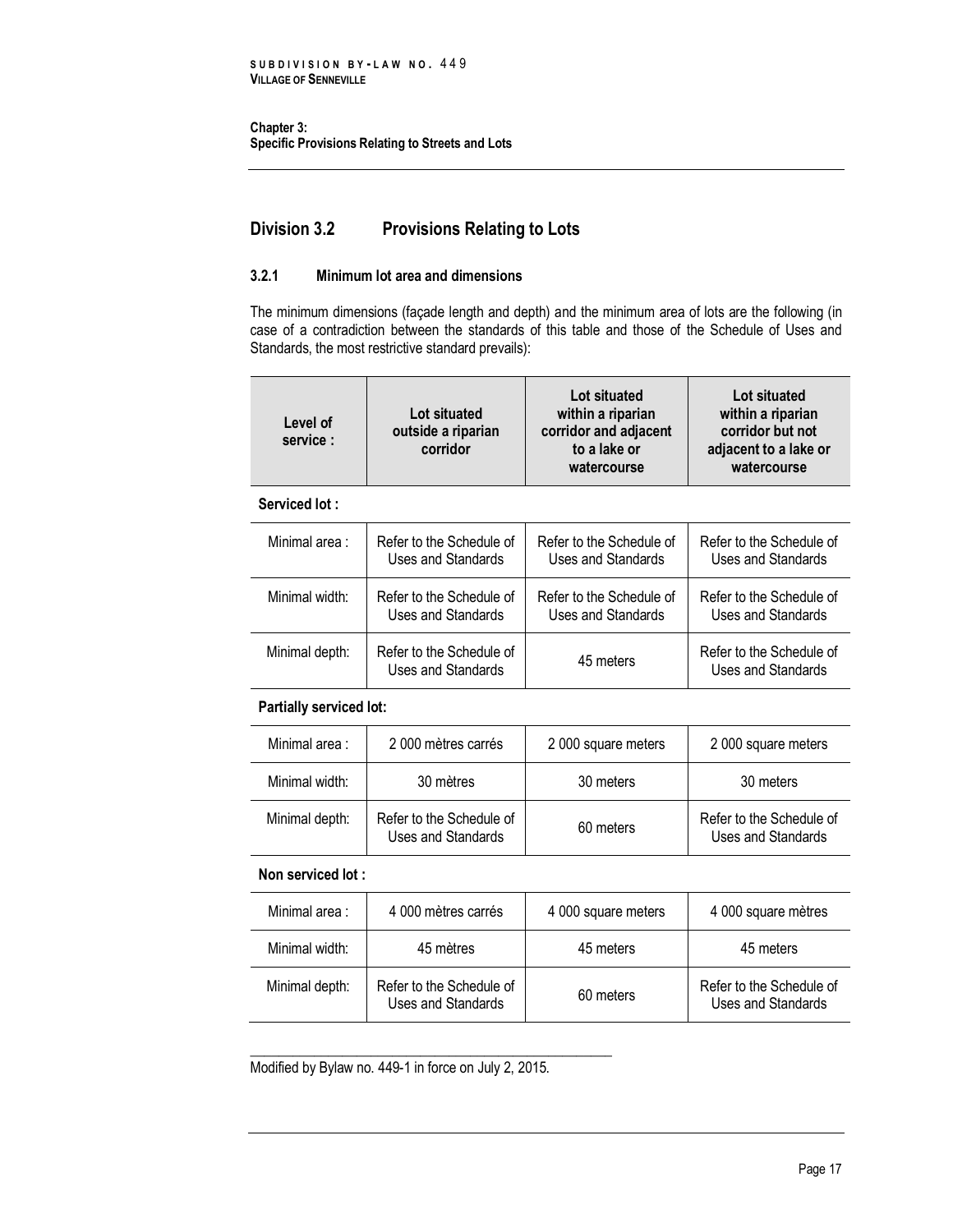### <span id="page-25-0"></span>**3.2.2 Specific provisions for lots located on the exterior of a street bend**

Lots located entirely on the exterior of a street bend having an angle of less than 135 degrees, the facade length (frontage) can be reduced up to 50% of the minimum required facade length, without ever being less than 20 meters if the lot is not situated within a riparian corridor and is serviced or is partially serviced by the municipal sewer. This exception also applies to serviced lots situated within a riparian corridor. For zone R-04, the minimum required façade length can never be less than fifteen (15) meters.

\_\_\_\_\_\_\_\_\_\_\_\_\_\_\_\_\_\_\_\_\_\_\_\_\_\_\_\_\_\_\_\_\_\_\_\_\_\_\_\_\_\_\_\_\_\_\_\_\_\_\_ Modified by Bylaw no. 449-1 in force on July 2, 2015. Modified by Bylaw no. 449-2 in force on January 26, 2017. Modified by By-law no. 449-3 in force on November 26, 2020.

# <span id="page-25-1"></span>**3.2.3 Minimum width of a lot's rear limit line**

<span id="page-25-2"></span>The width of a lot's rear limit line shall not be less than 7.5 meters.

# **3.2.4 Calculation of the minimum depth of lot**

When applicable, the minimum lot depth is calculated in the following manner:

Lot depth =  $(D1 + D2 + D3)$ 3

In all cases, we refer to average lot depth. Distance « D2 » must be taken from the centre of the length of the lot's facade, as illustrated below:

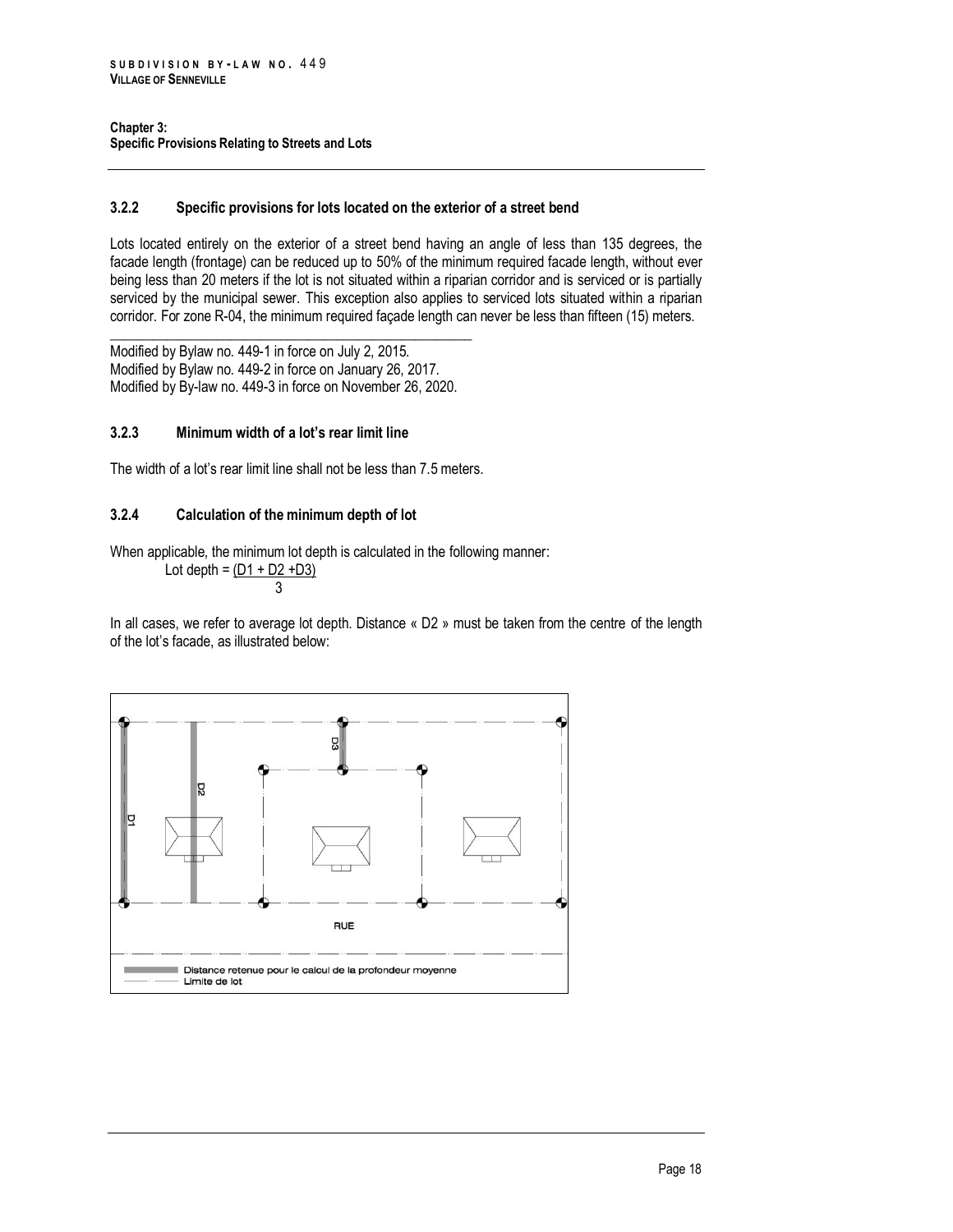**S U B D I V I S I O N B Y - L A W N O .** 4 4 9 **VILLAGE OF SENNEVILLE**

#### **Chapter 3: Specific Provisions Relating to Streets and Lots**



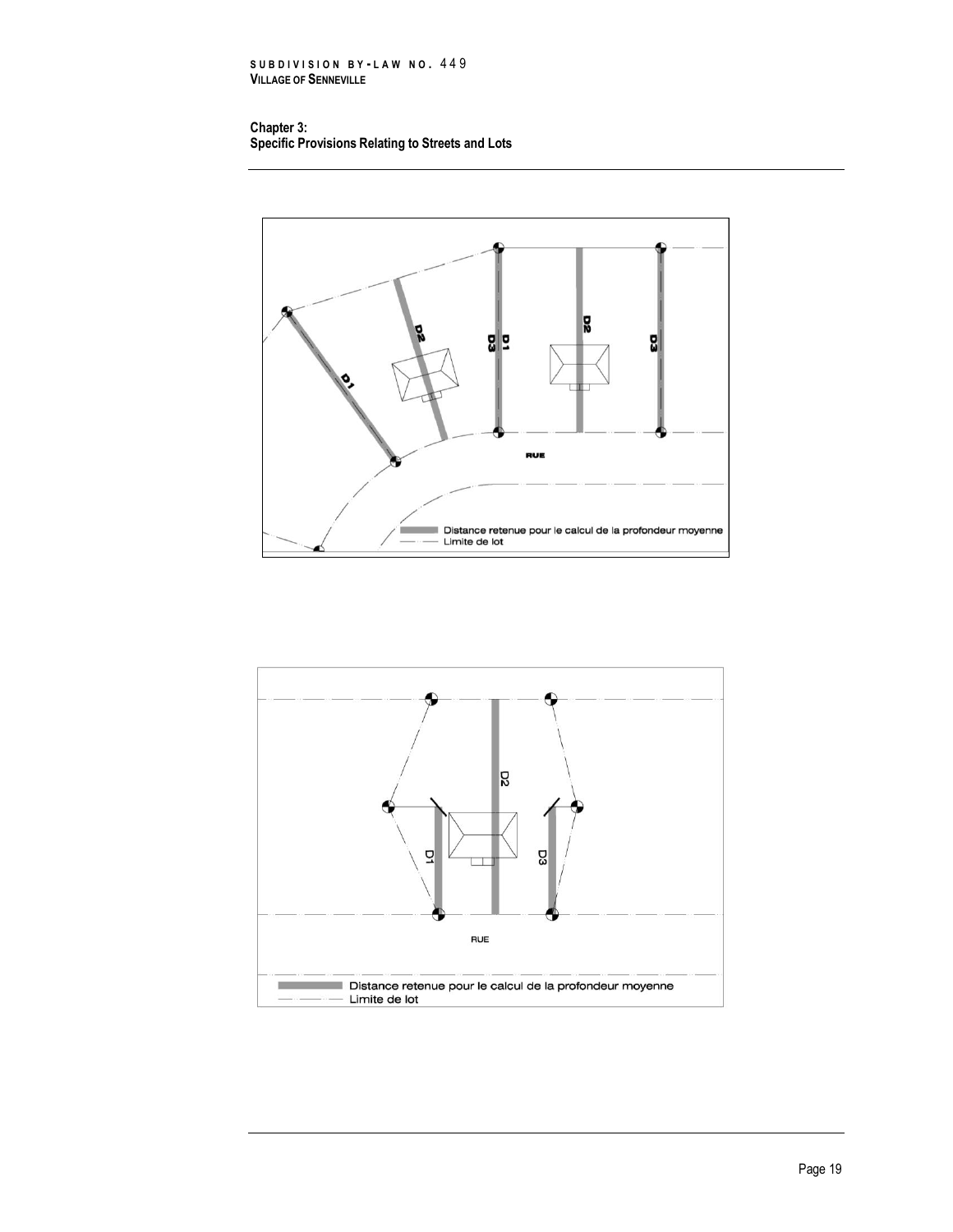#### **Chapter 3: Specific Provisions Relating to Streets and Lots**



# <span id="page-27-0"></span>**3.2.5 Lots shapes**

Lateral lot lines must be perpendicular to the street line.

However, in order to soften slopes, to level the lot area, to open up vantage points or to create cul-desac or semi-circle streets, the lateral lot lines can form an angle varying between 75 degrees and 105 degrees with the street line.

Lots must have a regular shape, with right angles or angles varying between 75 and 105 degrees. In the case where topography requires it, because of specific constraints, because of the original cadastre, the lot could present broken lines.

In all cases, the minimum facade length must be respected in order to avoid the creation of a lot where the main building would be either located behind another lot, isolated or not from the road or enclaved between 2 lots.

### <span id="page-27-1"></span>**3.2.6 Exemptions to the application of minimum subdivision standards**

The minimum subdivision dimensions in the present division do not apply in the following cases:

- 1. Cadastral operations relating to the cancellation or correction of a lot number not resulting in an increase in the number of lots;
- 2. Cadastral operations required for networks or stations for electricity, gas, telecommunications, cable distribution, aqueduct or sewer, not requiring a water supply system nor a waste water system or the erection of main or accessory buildings of more than 20 square meters;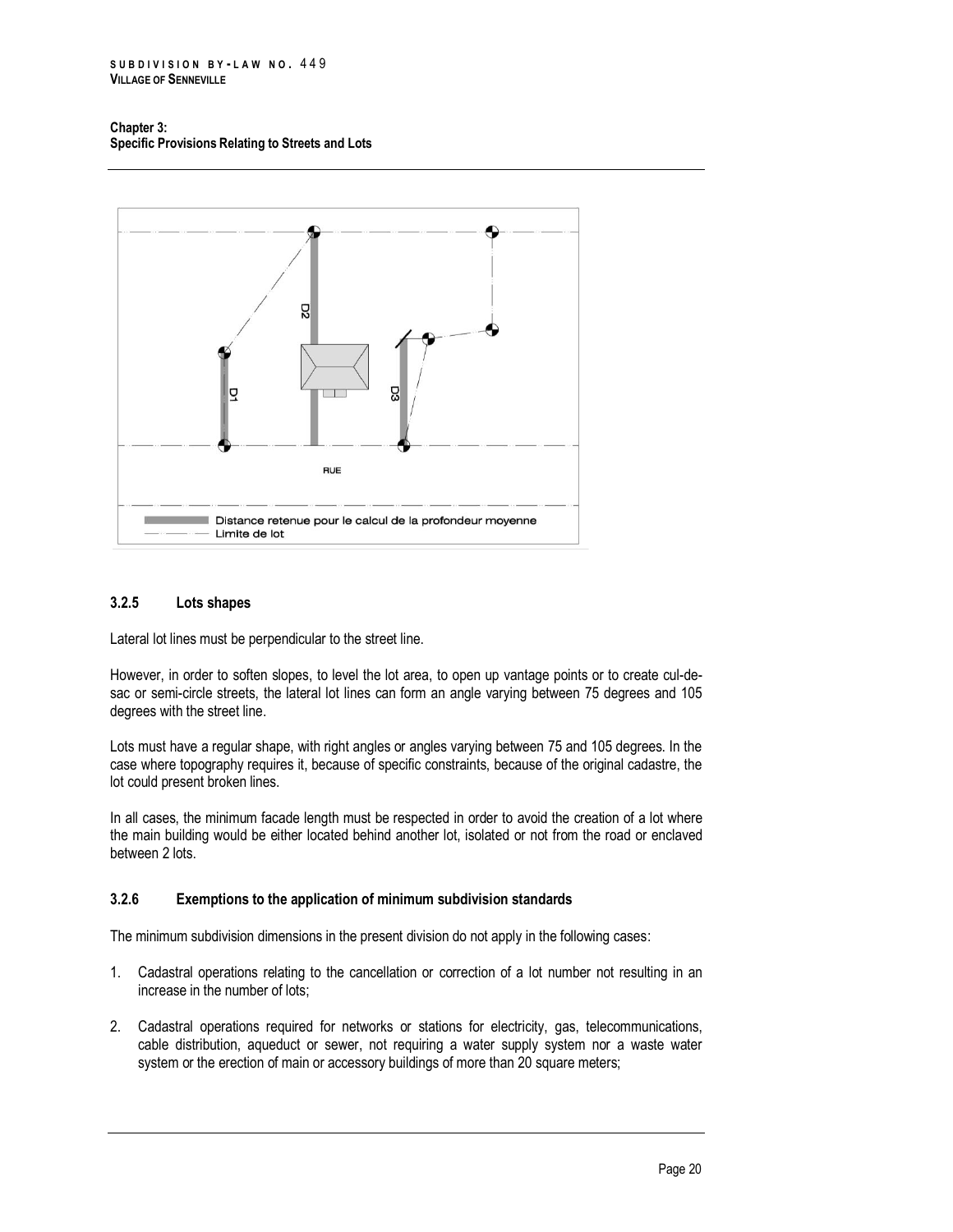#### **Chapter 3: Specific Provisions Relating to Streets and Lots**

- 3. Cadastral operations required for municipal or public purposes including parks, green spaces and pathways not requiring a water supply system nor a waste water system;
- 4. Cadastral operations required for circulation lanes;
- 5. Cadastral operations identifying part of a building or a lot requiring a declaration of co-ownership, whether it be vertical, horizontal or in a row prepared in compliance with the *Civil Code of Quebec* in which declaration, only a or the buildings or lots may be divided into exclusive parts;
- 6. Cadastral operations identifying part of a property required by alienation for part of a building requiring partition of the property located directly below it;
- 7. Cadastral operations for alienation and serving a plan for merging of titles with an adjacent property compliant with the present by-law following the plan for merging of titles (cadastral operation). The plan for merging of titles must be submitted to the designated official upon application for a permit.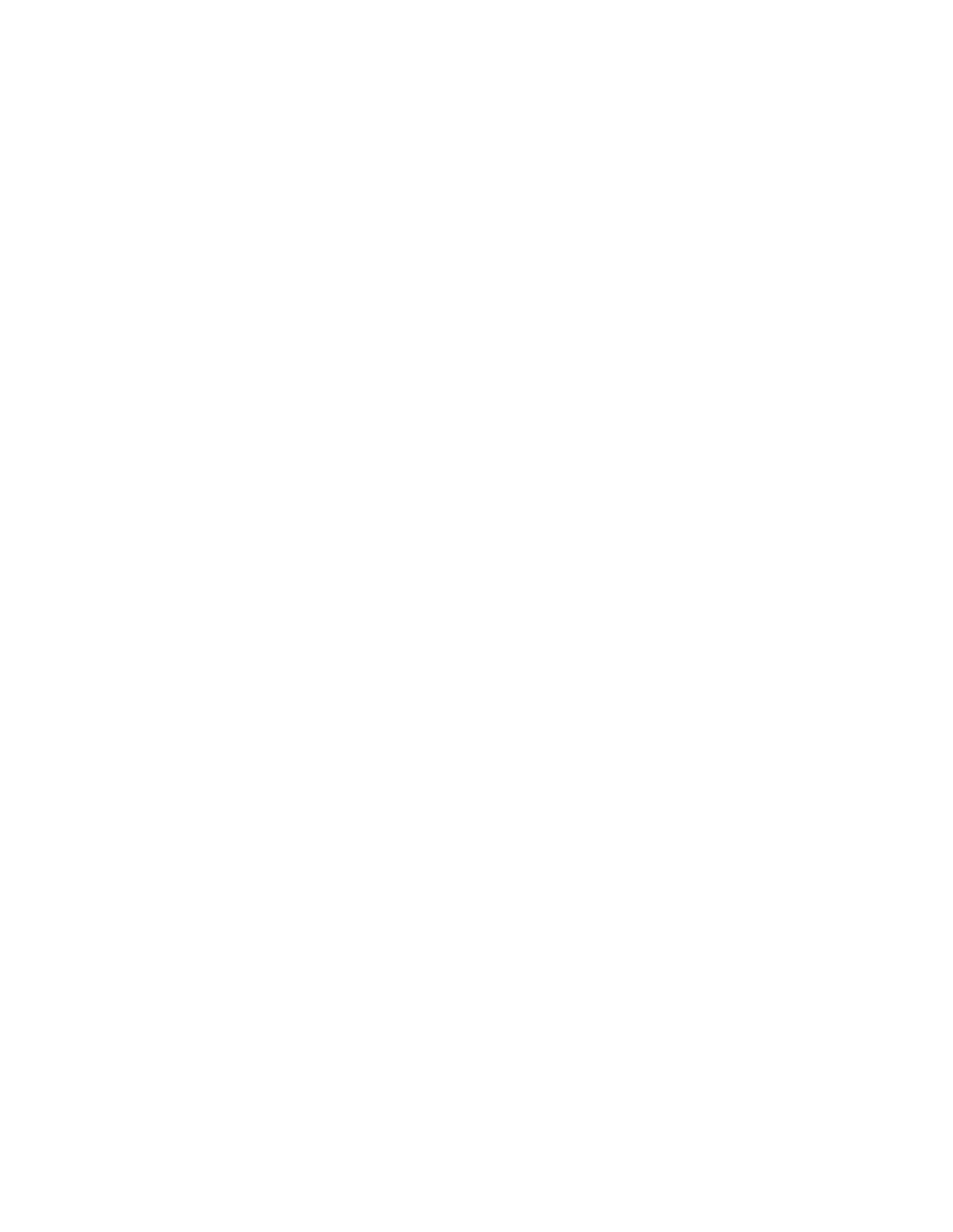

# **S U B D I V I S I O N B Y-L A W N <sup>O</sup> 4 4 9**

<span id="page-30-0"></span>**CHAPTER 4:**

**Provisions Relating to Non-Conforming Lots**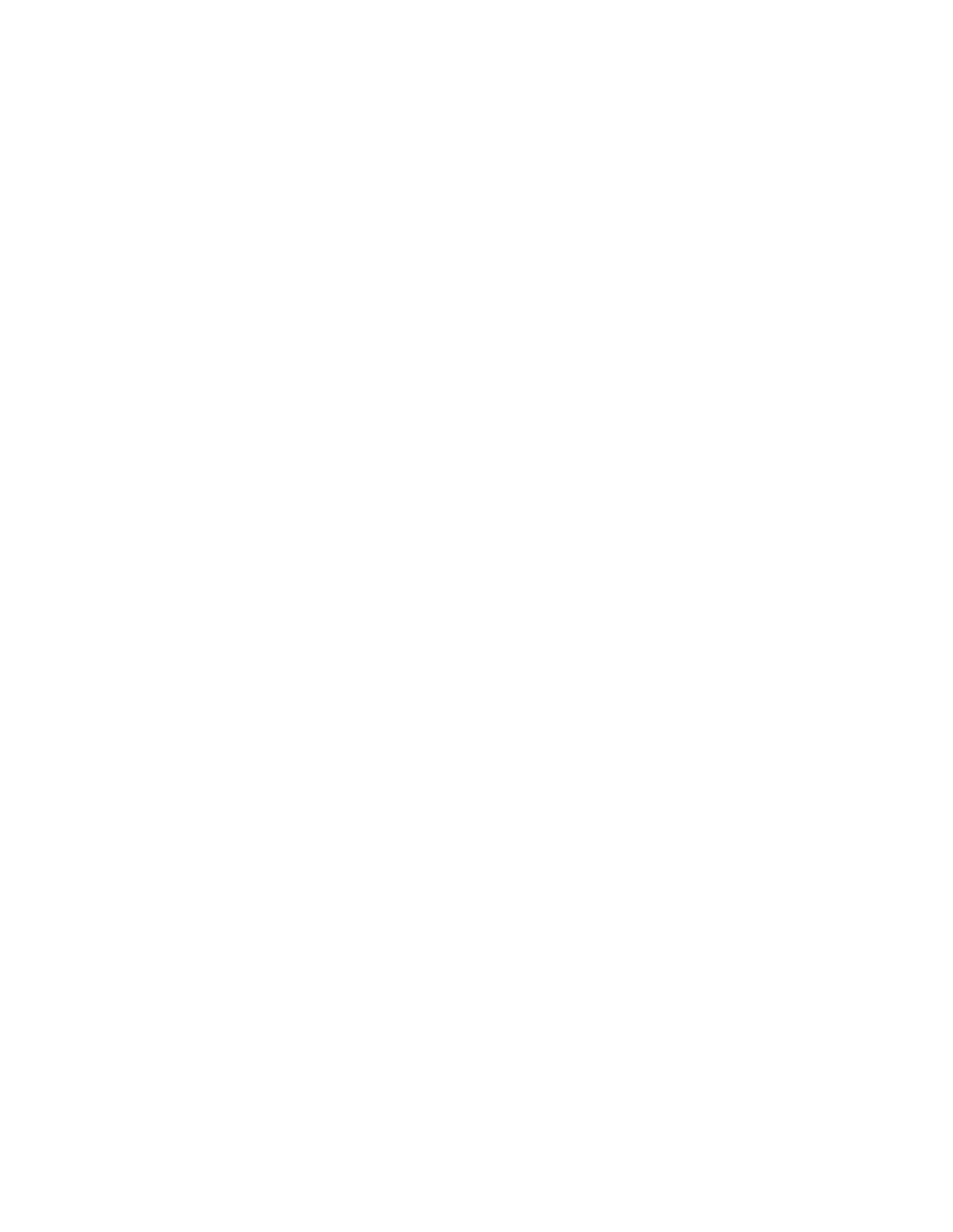**Chapter 4: Provisions Relating to Derogatory Lots** 

# <span id="page-32-0"></span>**Division 4.1 General Provisions**

# <span id="page-32-1"></span>**4.1.1 Scope of application**

Is considered a non-conforming lot, any lot having an area or whose dimensions are non-compliant with the present by-law.

A non-conforming lot is protected by acquired rights if the lot's area and dimensions were compliant with the by-law in force upon its creation or created before the first applicable by-law.

# <span id="page-32-2"></span>**4.1.2 Modification or extension of a non-conforming lot protected by acquired rights**

For the purposes of the present section, the modification of a non-conforming lot protected by acquired rights means the modification of the facade length and lot depth without modifying the lot area.

A cadastral operation serving to modify or extend a non-conforming lot protected by acquired rights is authorized provided the cadastral operation does not aggravate the non-compliance of the concerned lot in terms of facade length, depth or area. Furthermore, this cadastral operation must not render nonconforming the structures erected on the lot nor any adjacent lot.

If applicable, a plan for the merging of lot titles must be submitted at the same time as the permit application.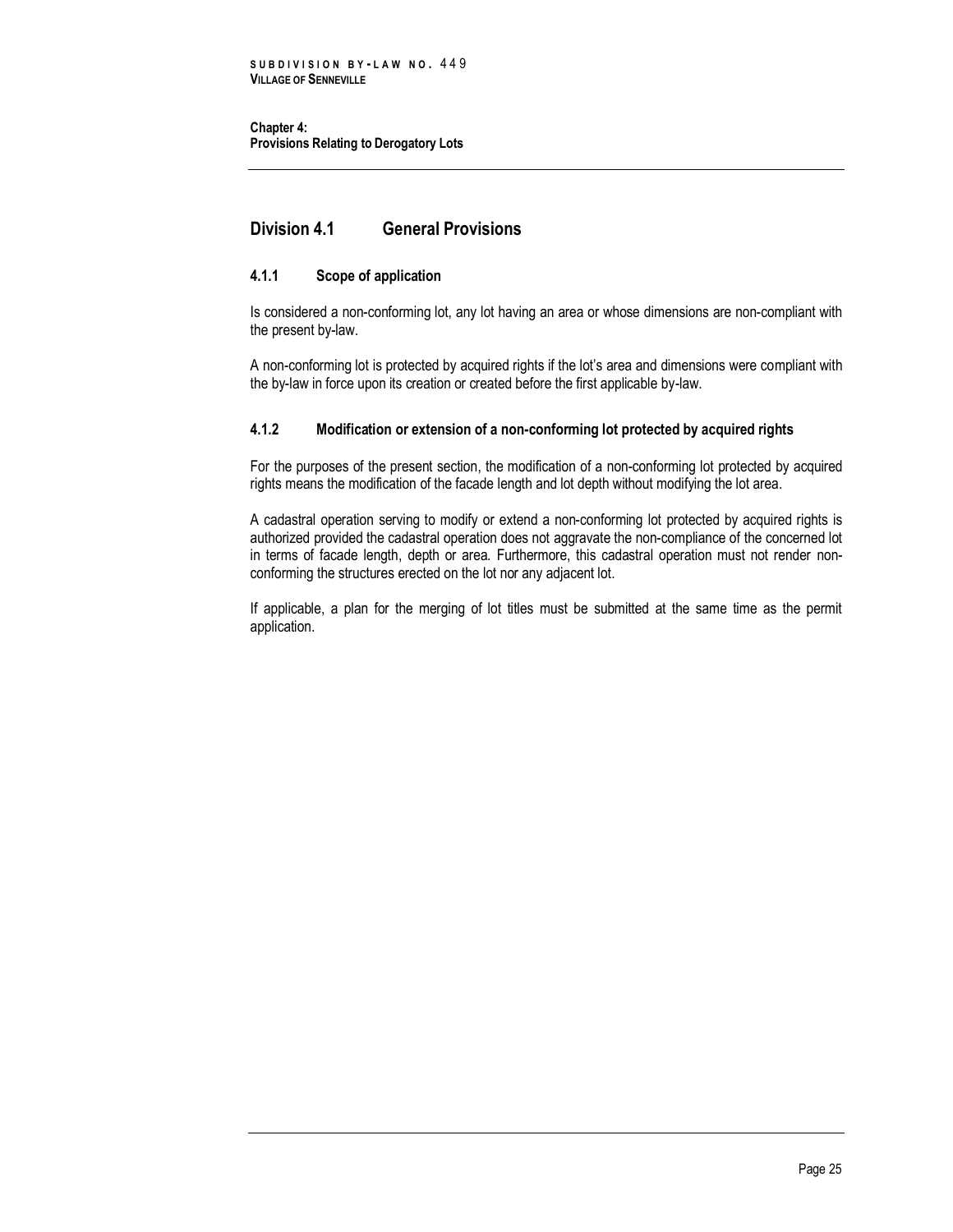# <span id="page-33-0"></span>**Division 4.2 Right to Subdivision**

### <span id="page-33-1"></span>**4.2.1 Non-conforming vacant lot**

A permit authorizing a cadastral operation cannot be refused for a parcel which did not, on December 20th , 1983, form one or more distinct lots on official cadastral plans and for which metes and bounds have been defined in one or more registered acts, for the sole reason that the area or dimensions of the parcel do not respect the applicable requirements of the *Subdivision By-Law*, if the two following conditions are respected:

- 1. At the aforementioned date, the area and dimensions of the parcel allowed it to meet the applicable requirements of the *Subdivision By-Law* where the parcel is located, had an application been made;
- 2. A single lot is produced by the cadastral operation, unless a lot is included in several original lots in which case, a single lot per original lot is produced by the cadastral operation.

# <span id="page-33-2"></span>**4.2.2 Non-conforming built parcel**

A permit authorizing a cadastral operation cannot be refused for the sole reason that the area or dimensions of the parcel do not allow it to comply with the applicable requirements contained in the *Subdivision By-Law*, provided that the said parcel respects the following conditions:

- 1. On December 20<sup>th</sup>, 1983, this parcel did not constitute one or more distinct lots on official cadastral plans;
- 2. On December 20<sup>th</sup>, 1983, this parcel had a structure built on it and being used in compliance with the by-laws then in force, if applicable, or protected by acquired rights.

In order to be authorized, a cadastral operation must result in the creation of a single lot or, when the parcel spans several original lots, in the creation of a single lot per original lot.

The present section also applies in the case where a structure has been destroyed or damaged after its date of application.

### <span id="page-33-3"></span>**4.2.3 Non-conforming residual parcel**

A permit authorizing a cadastral operation concerning a residual parcel cannot be refused for the sole reason that the area or dimensions of the parcel do not allow it to comply with the applicable requirements contained in the *Subdivision By-Law,* with respect to a lot that constitutes the residual parcel of a lot:

- 1. Of which a part has been acquired for public utility purposes by a public organization or by another person having the power of expropriation and,
- 2. Immediately before this acquisition, had a sufficient area and dimensions in order to respect the bylaws then in force or could have undergone a cadastral operation in compliance with the standards in force.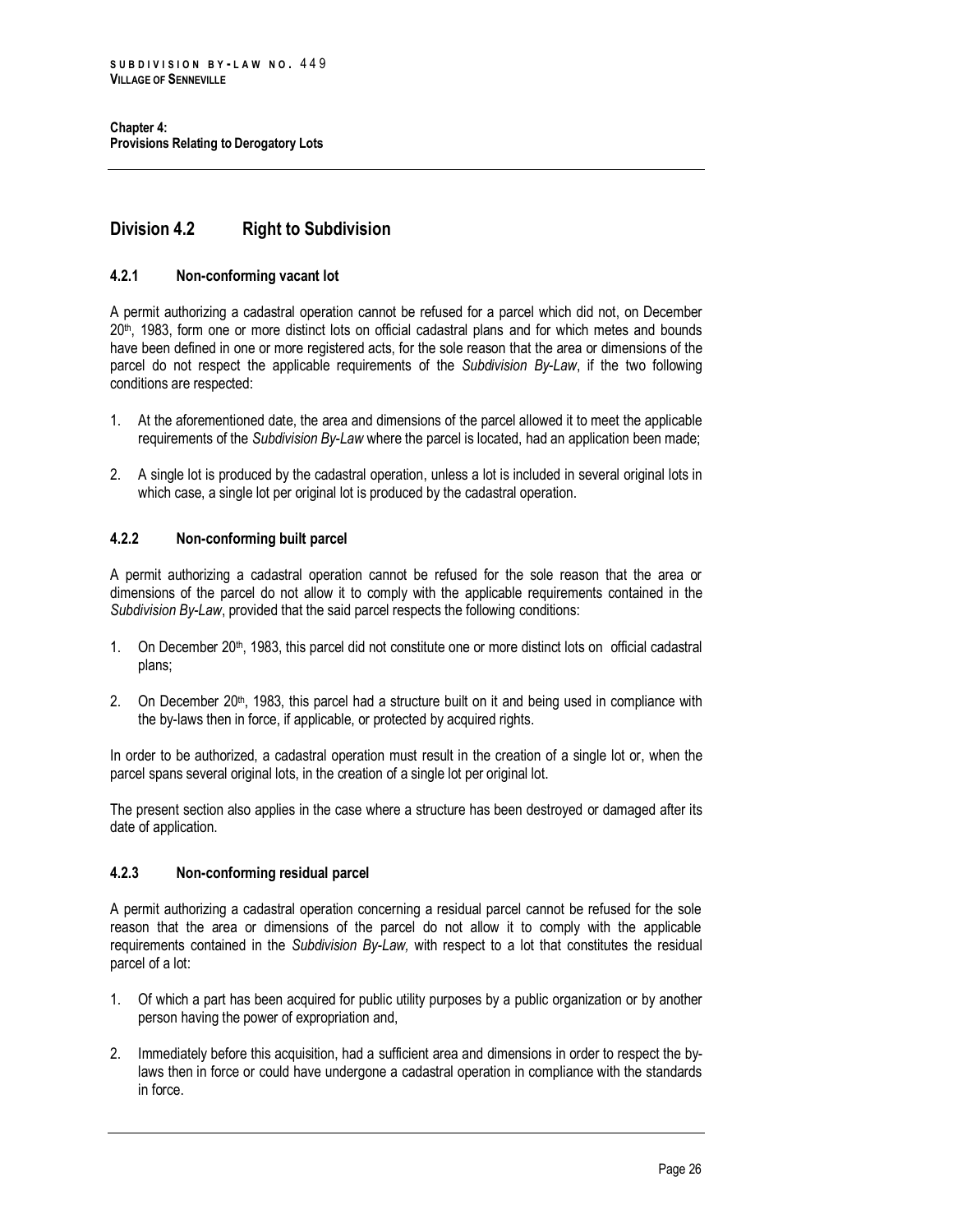#### **Chapter 4: Provisions Relating to Derogatory Lots**

In order to be permitted, the cadastral operation must result in the creation of a single lot or, when the parcel spans several original lots, in the creation of a single lot per original lot. The present section also applies in the case where a structure has been destroyed or damaged after its date of application.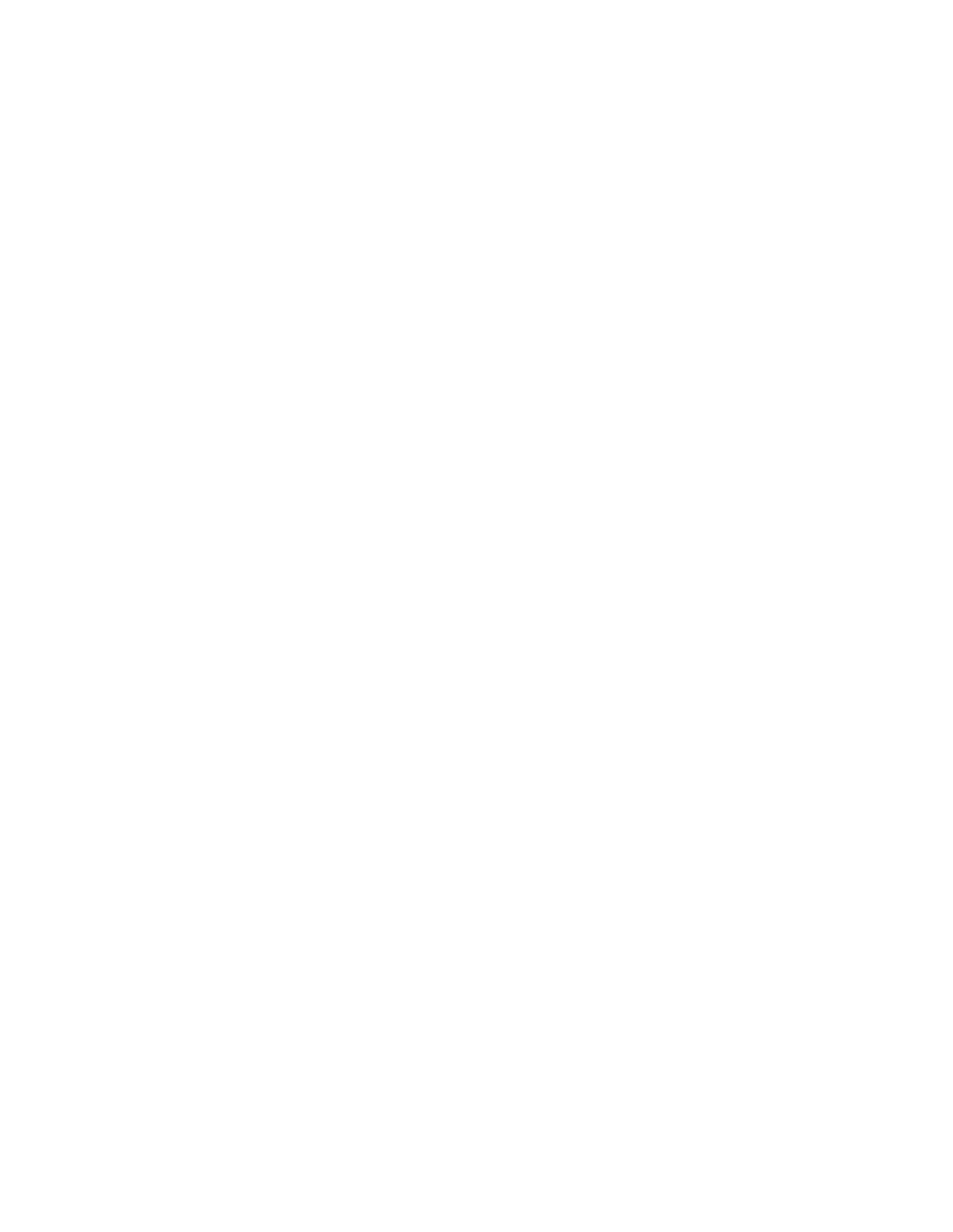

# **S U B D I V I S I O N B Y-L A W N <sup>O</sup> 4 4 9**

# <span id="page-36-0"></span>**CHAPTER 5:**

**Final Provisions**